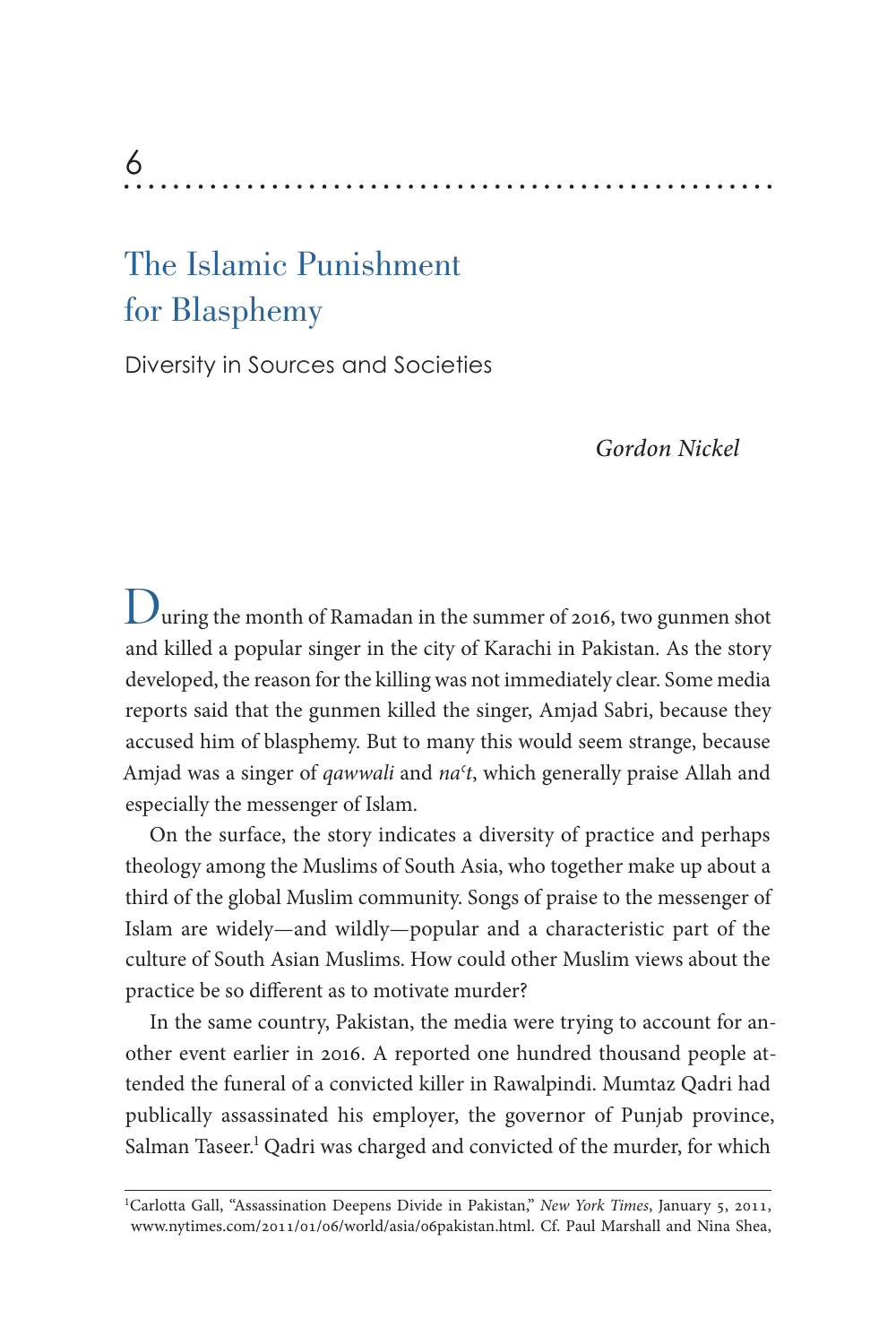he was eventually executed. So why the outpouring of popular approval for what he had done? The answer concerns the efforts of the Punjab governor to defend a Christian woman, Asia Bibi, who had been accused of blasphemy against the messenger of Islam. Again, these were signs of a diversity so signifcant and so deeply felt among Muslims that murder could be popularly approved.

Our observations about diversity among Muslims and within Islam can lead us, on the one hand, to study more attentively the reasons for these diferences and, on the other hand, to consider missiological responses to a range of situations that the church faces in her encounter with Islam. The observations ofered in this chapter come out of academic study of the sourcebooks of Islam and a felicitous acquaintance with Muslim societies in the majority world, especially South Asia.

We should not be too surprised that Western non-Muslims do not understand the nature and extent of diversity in the Muslim world. Most Muslims themselves are not too sure about it. An August 2012 Pew Research survey asked Muslims in Muslim-majority countries whether they believe there is only one true way to understand Islam's teachings or if multiple interpretations are possible. In 32 of 39 countries surveyed, half or more Muslims said there is only one correct way.<sup>2</sup> In most Asian countries, only about 1 in 5 believed Islam is open to multiple interpretations. In sharp contrast to this, 57 percent of Muslims in the United States said Islam is open to multiple interpretations, compared to the global median of only 27 percent.<sup>3</sup> The only two Muslim countries close to the American percentage were Morocco and Tunisia.

An American Muslim, therefore, is much more likely to talk about diversity within the Muslim community than most Muslims in Muslimmajority countries. This seems worth noting, because it is generally the voices of American Muslims that we hear on subjects like diversity. We are thankful for those voices. But we could reasonably ask whether on this

*Silenced: How Apostasy and Blasphemy Codes Are Choking Freedom Worldwide* (New York: Oxford University Press, 2011), 99.

Pew Research Center, "The World's Muslims: Unity and Diversity," August 9, 2012, [www.pewforum](http://www.pewforum.org/files/2012/08/the-worlds-muslims-full-report.pdf)  $^2$ .org/files/2012/08/the-worlds-muslims-full-report.pdf, 11.

<sup>&</sup>lt;sup>3</sup>Pew Research Center, "The World's Muslims," 108-9. "Unlike Muslims in most countries surveyed, American Muslims are inclined to see their faith as open to interpretation" (108).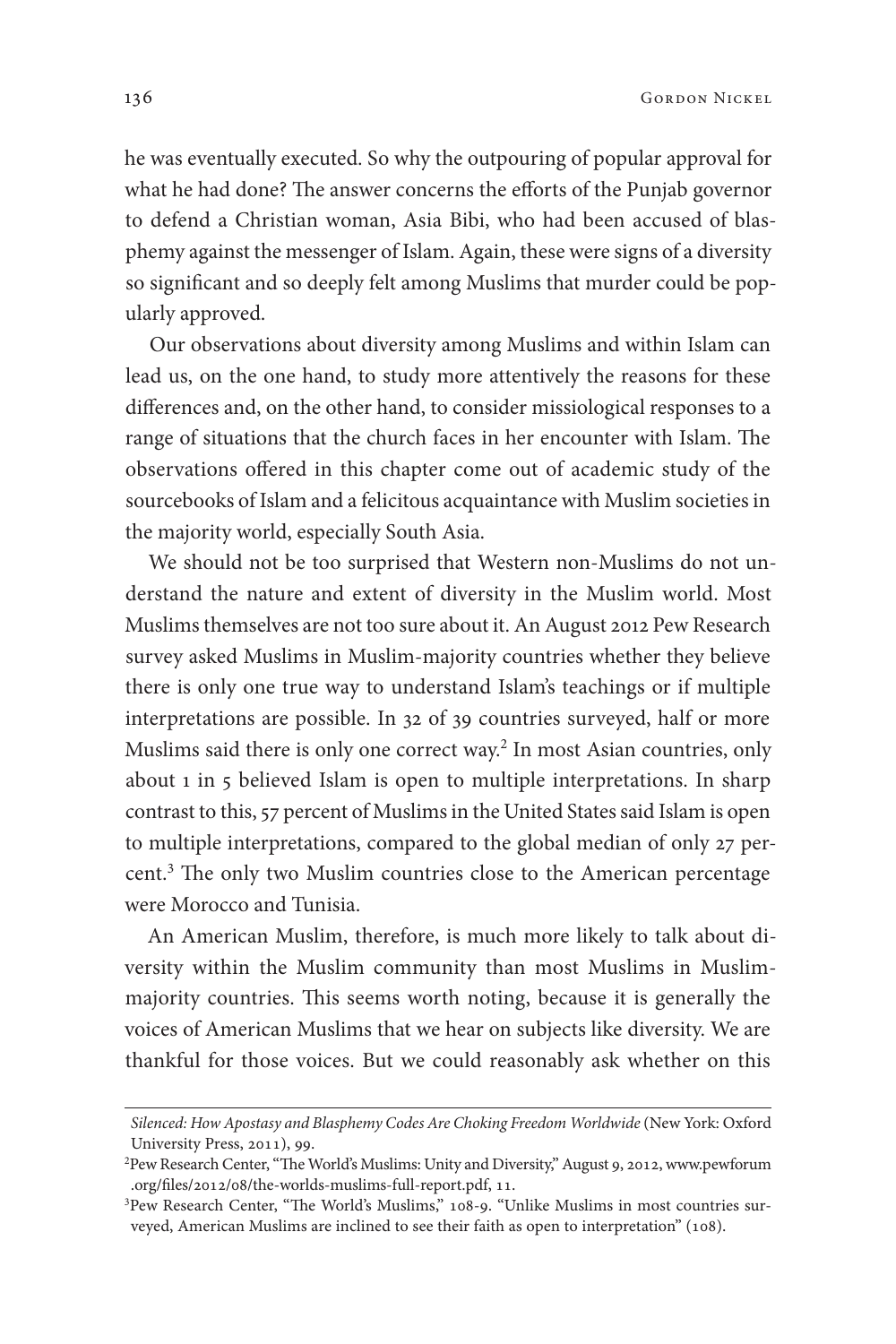subject they represent the majority of Muslims in contexts where Christians serve Jesus in Asia or Africa. (Here, ironically, diversity in the sense of different Muslim American voices may actually mislead our examination of Islamic diversity. We may need to ask how preferring or prioritizing Western Muslim voices would infuence both our research and our missiological refection.) Even so, some 37 percent of American Muslims believe there is only one true way to understand Islam.

This essay will focus on one particular Muslim practice, punishment for blasphemy, as a way of inquiring into the nature of Muslim diversity. It will set modern diversity against the background of the Islamic source documents. Muslims around the world agree on their twin sources of authority: the Qur'an and the *sunna*. What then would account for the diversity observable among various Islamic groups today?

## **Diversity in Sources and Societies**

Traditional Muslim accounts of the frst centuries of Islam tell about a number of famous splits in the Muslim community, chief among them the Shi'a-Sunni split. We read about the diferences between the Khārijites and the Murji'ites, the Mu'tazila and the Traditionists. The Shi'a split seems to have occurred because of a struggle for political authority in the rapidly expanding Arab conquest. But other diferences raised issues of what it means to be a Muslim. The Khawāraj, for example, had a much more rigorous concept of adherence to orthodox belief and practice than the Murjiʾa, who were content with a simple confession of faith. Diferences of approach between these early groups seem to have continued to the present day, and we can certainly look to see whether these diferences afect the diverse approaches to the Islamic practice in focus in this essay.

Helpful characterizations of Muslim diversity have been advanced by Andrew Rippin and Tariq Ramadan. Rippin gives a basic division into Traditionalist, Islamist, and Modernist. Ramadan further separates these divisions into a range of "Salaf" varieties. Interestingly, Ramadan distinguishes Sufsm from what he calls the other fve "major tendencies" in Islam,

<sup>4</sup> Ibid.

<sup>5</sup> Andrew Rippin, *Muslims: Their Religious Beliefs and Practices*, 3rd ed. (London: Routledge, 2005), 190-99.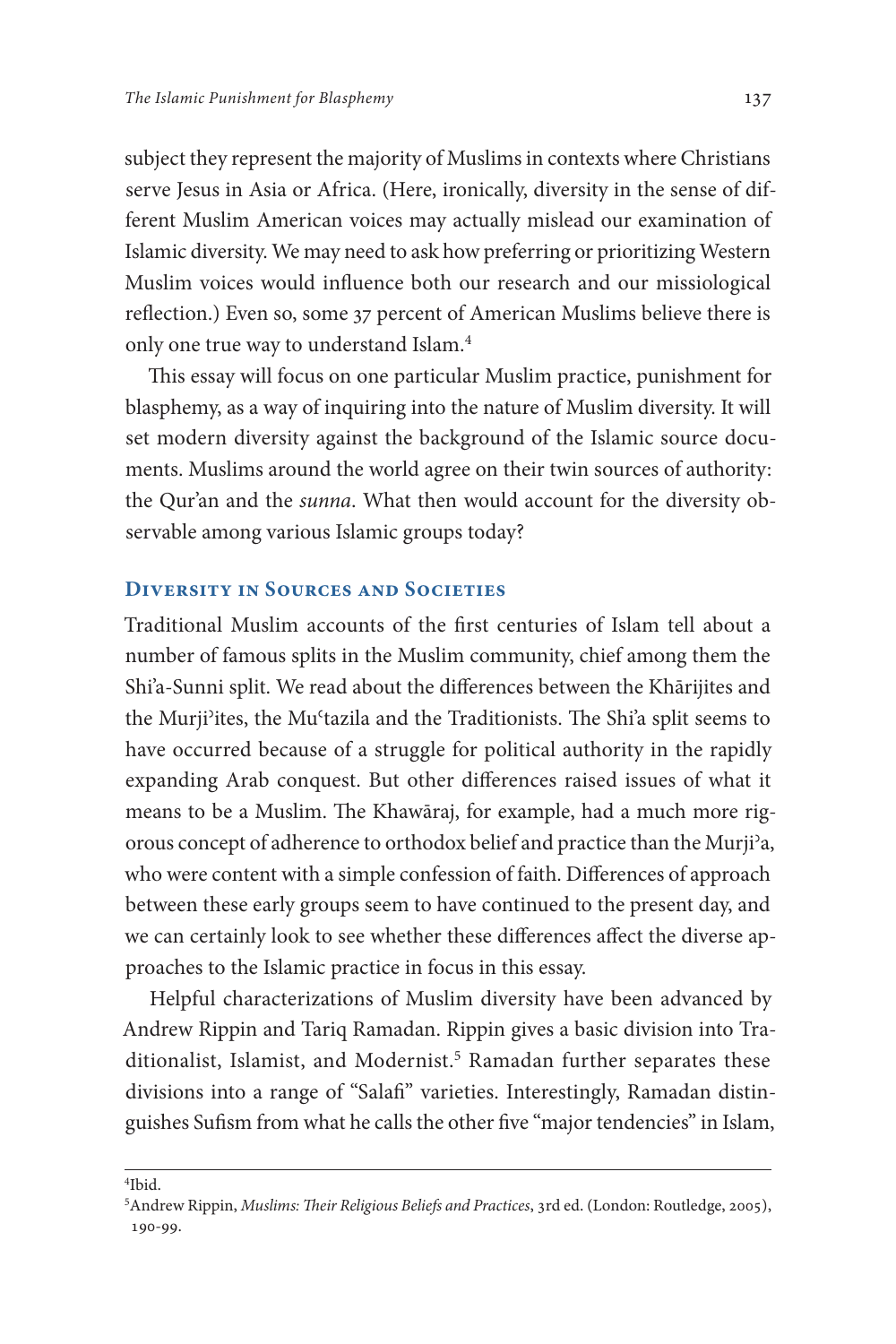and he seems to believe that the majority of Muslims fall into a category he calls "Salaf Reformism."

What would account for the diferences among the six groups? Ramadan writes,

We fnd a diversity of readings of the Qur'an that can be attributed principally to *the greater or lesser role the human intellect is allowed to play* and, consequently, to the scope for interpretation that is permitted as an integral part of the Islamic field of reference.<sup>7</sup>

Rippin explores how the response to modernity plays into Muslim diversity and notes that revival movements not only resist the ideology of modernity, but also bring traditional understandings from Islamic source documents into the center of Muslim identity.

Norman Calder offers an analysis of diversity in an important article on Islamic orthodoxy. He notes that Sunnis appeal to the Qur'an and the hadith "when they are expressing and interpreting their faith"<sup>9</sup> and shows by this measure why groups like the Ismailis are judged unorthodox. Calder gives an interesting list of literary genres through which Sunnis defne their relationship to Allah and their messenger: *qiṣaṣ al-anbiya*  (stories of the prophets); *s*ī*rat an-nab*ī (life of the prophet); the Qur'an; the hadith (traditions attributed to Muhammad); f*qh* (Islamic law); *kal*ā*m* (theology); *tafs*ī*r* (commentary on the Qur'an); and *sharḥ al-ḥad*ī*th* (commentary on the hadith).<sup>10</sup>

Many scholars who seek to account for diversity among Muslims will commonly cite the Qur'an and perhaps the hadith. However, our analysis of Muslim diversity in the interests of missiological response should encourage us to consider the other source documents that Calder indicates as well as others not listed here. As we will discover, such study is certainly necessary for our examination of the Islamic punishment for blasphemy.

<sup>6</sup> Tariq Ramadan, *Western Muslims and the Future of Islam* (Oxford: Oxford University Press,  $2004$ ,  $24-28$ .

<sup>7</sup>Ibid., 22, emphasis mine.

<sup>8</sup>Rippin, *Muslims*, 224-28, 235-38.

<sup>9</sup> Norman Calder, "Te Limits of Islamic Orthodoxy," in *Intellectual Traditions in Islam*, ed. Farhad Daftary (London: I. B. Tauris, 2000), 73.

 $10$ Ibid., 74.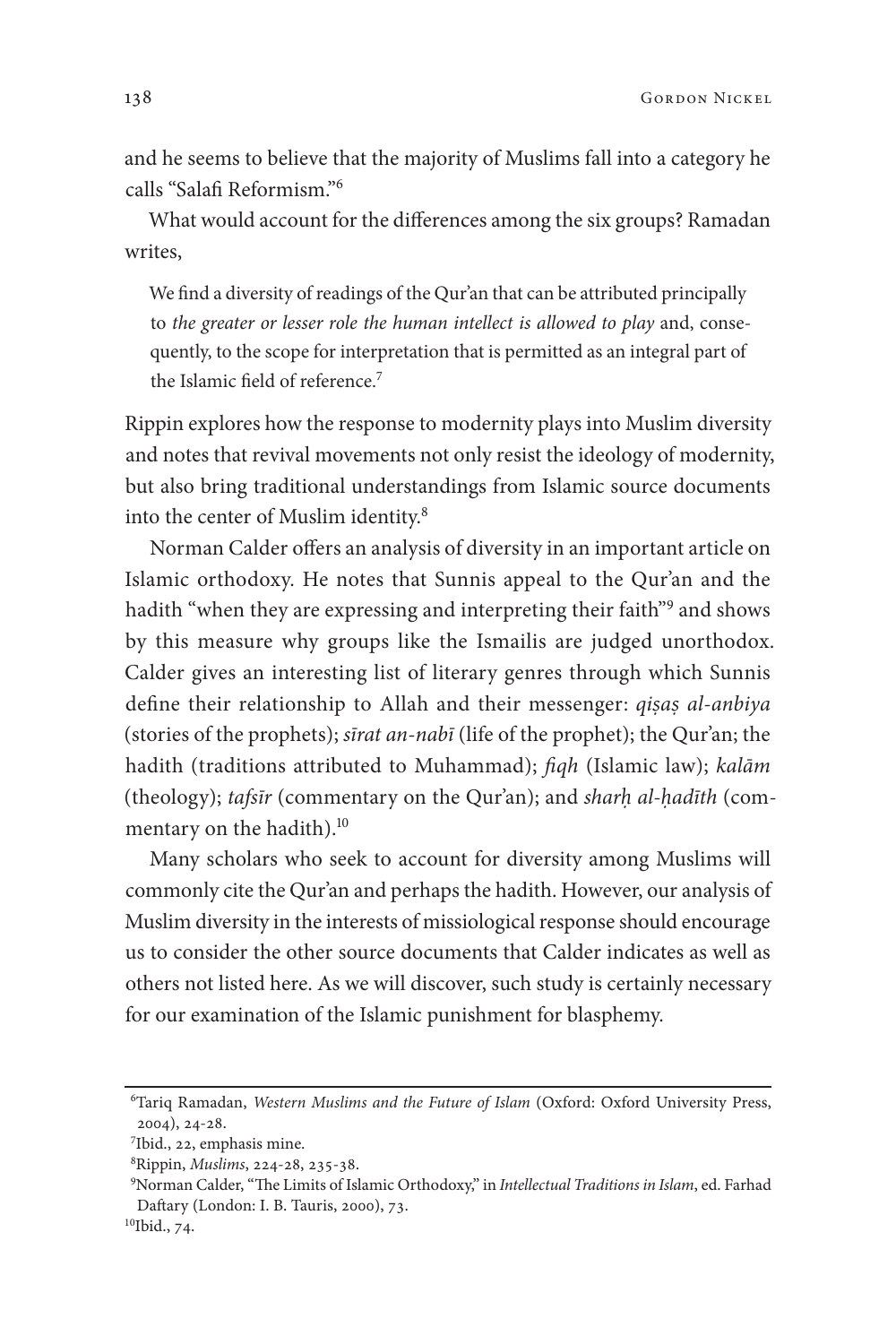#### **Punishment for Blasphemy in Islam**

When researching Islamic sources of authority related to the punishment for blasphemy, the scholar fnds substantial unanimity in Islamic law, on the one hand, and some ambiguity in Qur'an, *s*ī*ra,* and hadith, on the other. Tis makes the topic ripe for the analysis of diversity. The diversity is evidently not related to what most orthodox Muslims came to accept as the divine law, but rather to their understanding of the sources from which Muslims believe the law was derived.

The punishment for blasphemy in Islam is certainly a small slice of Muslim belief and practice. However, as we will see shortly, it relates to a larger web of concern constituting a considerable part of Islam. The reason for this sharper focus is that it is difficult to get a grasp on generalities, but by studying a particular belief and practice we may hope to gain a better understanding of Muslim diversity.

The virtue of this topic is its connection to stories made familiar by Western media and at the same time its relevance for the daily life of Christians living within Muslim societies. How many in the West had thought much about the topic of blasphemy in Islam prior to hearing reports of the fatwa against Salman Rushdie in 1989? The issue likewise generated extensive discussion after the reaction to the Danish cartoons in January 2006, the Muhammad video of September 2012, and the Charlie Hebdo killings of January 2015. At the same time—though seemingly of much less interest to the West and its news media—Christians in Pakistan have been sufering under Section 295-C of that nation's penal code since 1986.

This essay will not deal with the stories that have drawn the most attention in the West, because all of these stories have been politicized to the point that it has become very difficult to discuss them without prejudice. Rather, this essay will probe the understanding of the sourcebooks of Islam in Muslim-majority contexts for the sake of missiological response. Paul Marshall and Nina Shea have helpfully described and analyzed the betterknown news stories in their book *Silenced: How Apostasy and Blasphemy Codes Are Choking Freedom Worldwide*, which "[surveys] the contemporary use and effects of such accusations and threats."<sup>11</sup> However, the basic

<sup>&</sup>lt;sup>11</sup>Marshall and Shea, *Silenced*, 13.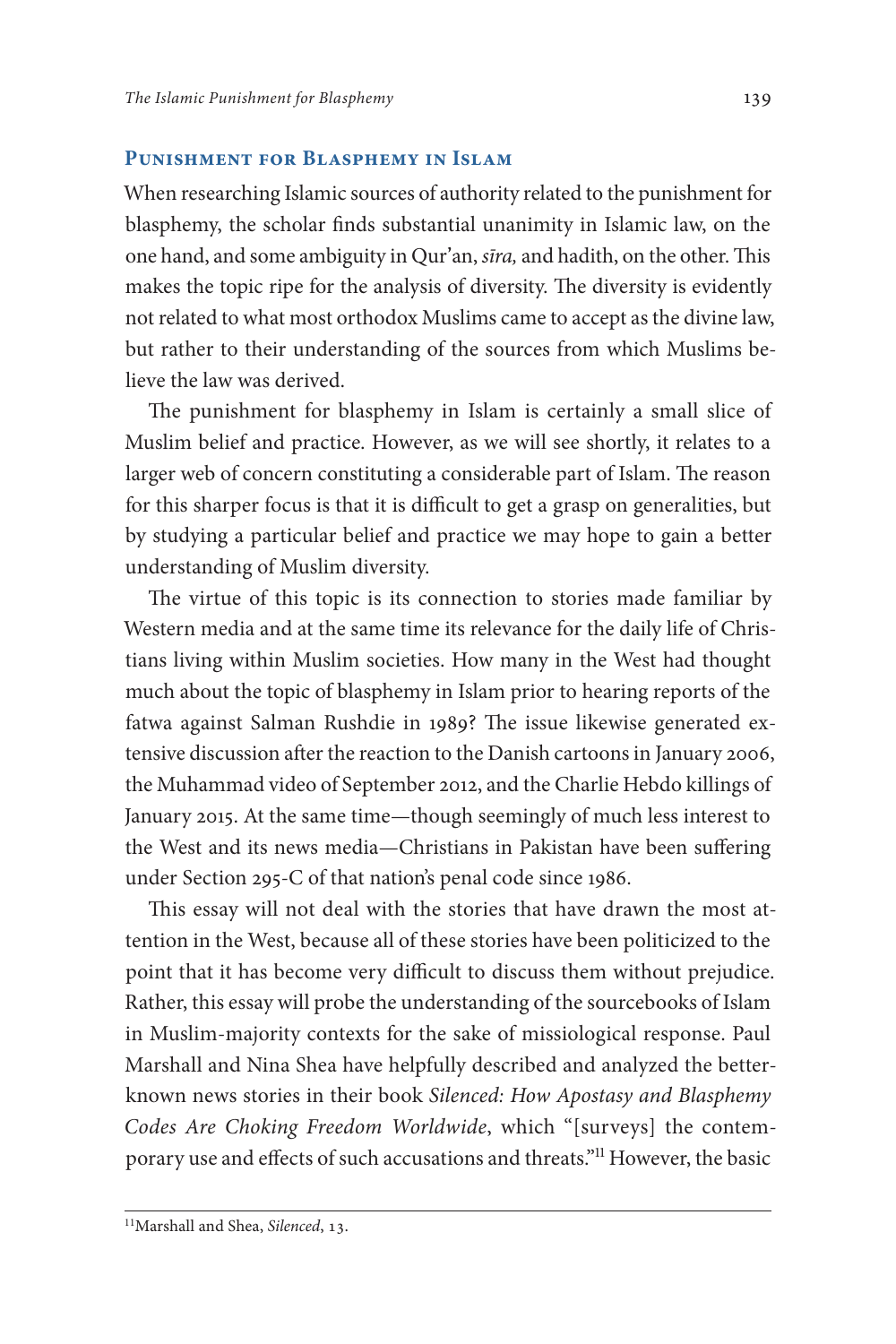140 GORDON NICKEL

theological questions are the same for both the ancient sources and the latest news stories.

Killing blasphemers is certainly seen as negative and even evil to most people in the modern West. But this punishment is not necessarily seen as negative, and certainly not evil, in a Muslim-majority country like Pakistan or Bangladesh. Investigation of the Islamic punishment for blasphemy is not a matter of saying something negative about Muslims. Evaluations of right or wrong in this case are in the eye of the beholder.

Islamic law—that is, f*qh* expressed in written form in *fur*ū*ʿ*("branches") is relatively straightforward on the punishment for blasphemy. Most jurists ruled that any Muslim who blasphemes is thereafter considered an apostate and is therefore condemned to death.<sup>12</sup> Some jurists ruled that the blasphemer remains a Muslim but may still be executed for a *ḥadd* crime. As for non-Muslims, blasphemy will also incur the punishment of death.

The question of what actually constitutes blasphemy in these legal sources is interesting and relevant for this study. Blasphemy was understood to apply primarily to Muhammad, and it seems that only later on was it applied to Allah, or to prophets.<sup>14</sup> Lutz Wiederhold excludes blasphemy against Allah from his research because "the sources used mention it only occasionally."<sup>15</sup> The distinction between language judged to be against Muhammad and language against God was based on the concept of the "right of Allah" and the "right of [humans]." In the case of speaking against Muhammad, "Islamic law takes a more severe view than in the case of reviling God," in the words of

<sup>&</sup>lt;sup>12</sup>Minhāj al-țālibīn, a law manual written by the Shāfi<sup>c</sup>ī jurist al-Nawawī (d. 1276), considers the blasphemer an apostate. *Minhaj et Talibin: A Manual of Muhammadan Law According to the School of Shafii*, trans. E. C. Howard (London: W. Thacker & Co., 1914), 436-38. Lutz Wiederhold writes that at the latest since the *Minh*ā*j*, "blasphemy against the Prophet(s) is mentioned regularly among the acts that constitute *kufr* in the chapters on apostasy (*riddah*) of the Shāfi<sup>c</sup>ī manuals of positive law (*fur*ū*ʿ*)." "Blasphemy Against the Prophet Muḥammad and His Companions (sabb al-rasūl, sabb al-șaḥābah): The Introduction of the Topic into Shāfi'ī Legal Literature and Its Relevance for Legal Practice Under Mamluk Rule," *Journal of Semitic Studies*  $(1997): 46.$ 

<sup>13</sup>Abdullah Saeed and Hassan Saeed, *Freedom of Religion, Apostasy and Islam* (Aldershot, UK: Ashgate, 2004), 37-39; Mark S. Wagner, "The Problem of Non-Muslims Who Insult the Prophet Muḥammad," *Journal of the American Oriental Society* 135 (2015): 529-40; Yohanan Friedmann, *Tolerance and Coercion in Islam: Interfaith Relations in the Muslim Tradition* (Cambridge: Cambridge University Press, 2003), 149-52.

<sup>&</sup>lt;sup>14</sup>Saeed and Saeed, *Freedom of Religion*, 37-38; Friedmann, *Tolerance and Coercion*, 150.

<sup>&</sup>lt;sup>15</sup>Wiederhold, "Blasphemy Against the Prophet Muḥammad," 40.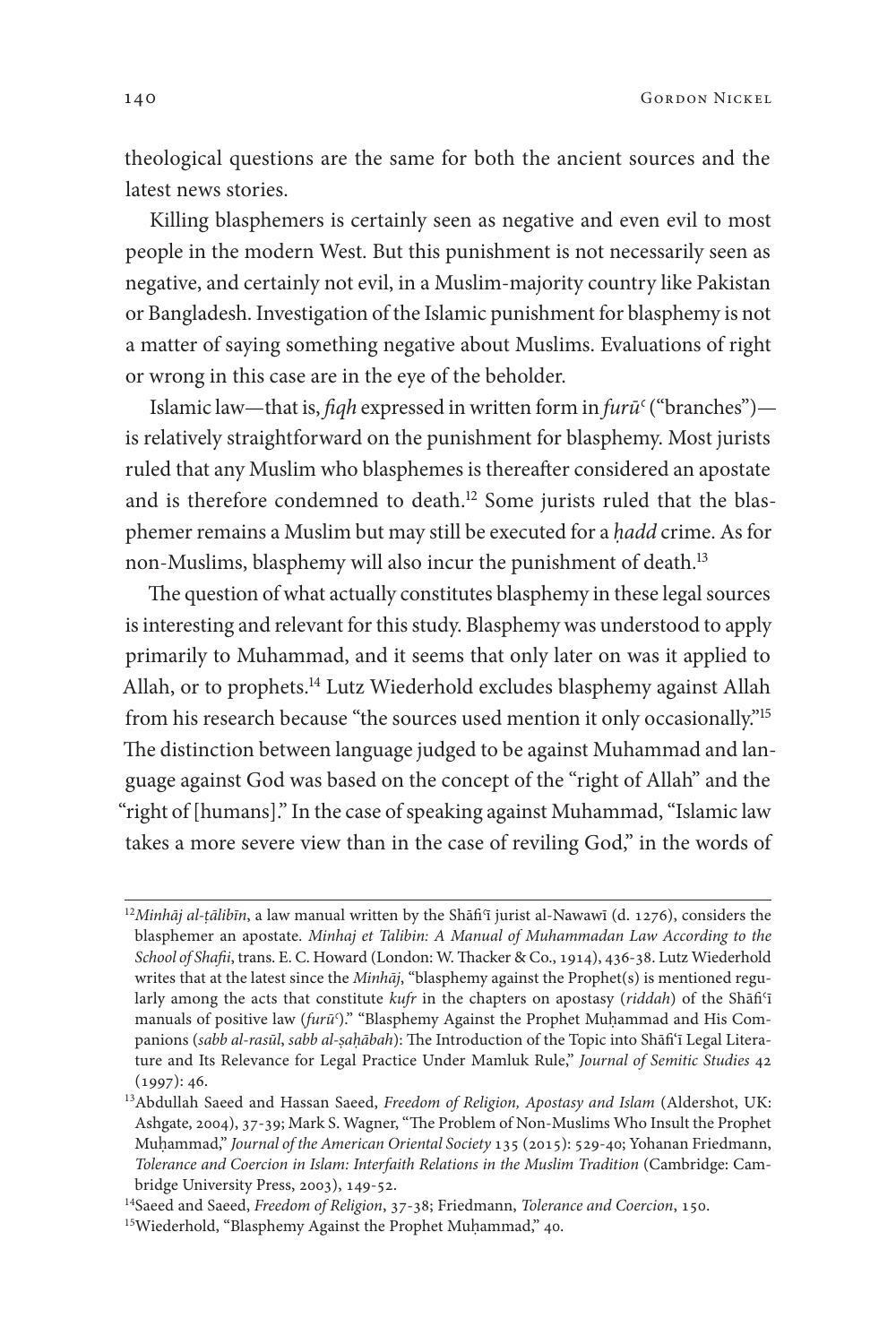Abdullah Saeed and Hassan Saeed.<sup>16</sup> As Muhammad is not in a position to avenge himself, they write, "it is seen to be the responsibility of the Muslim community to seek vengeance on his behalf by imposing the death penalty on the offender."<sup>17</sup>

Muslims believe that Islamic law was expertly derived from four main sources, the frst two being the Qur'an and the *sunna*. Do these two sources support the punishment for blasphemy in Islamic law? The basic vocabulary for blasphemy in the Islamic sources is a pair of verbs: *shatama* and *sabba*. *Shatama* does not occur in the Qur'an, while *sabba* appears only once—as part of a commandment to Muslims not to insult the idols of polytheists (Q 6:108). Academic treatments of blasphemy in the Qur'an tend to highlight verses that contain the verbs *i*f*ar*ā (invent lyingly, slander), *kadhdhaba* (give the lie to, deny), and *kafara* (disbelieve).<sup>19</sup> In such verses blasphemy would mean denial of standard Islamic views,<sup>20</sup> a concept we shall return to later in this chapter. However, a qur'anic term that seems to be generally neglected is the verb  $\bar{a}$ dha<sup> $\bar{a}$ </sup> (to harm, hurt, irritate, trouble).<sup>21</sup> A typical occurrence is Sura 33:57: "Tose who hurt [*yuʾdh*ū*na*] Allah and his messenger—them Allah has cursed in the present world and the world to come, and has prepared for them a humbling chastisement" (Arberry).<sup>22</sup> One can see where ambiguity might arise: the curse here is not only in the world to come but also in the present world, and the verse does not specify when the painful chastisement is to fall. There are other qur'anic passages that specify

<sup>&</sup>lt;sup>16</sup>An interesting detail about these authors that is relevant to diversity is that though Abdullah Saeed and Hassan Saeed are Muslims from the Maldives, their book *Freedom of Religion* is currently banned in those islands. Marshall and Shea, *Silenced*, xv. <sup>17</sup>Saeed and Saeed, *Freedom of Religion*, 39.

<sup>&</sup>lt;sup>18</sup>Wiederhold, "Blasphemy Against the Prophet Muḥammad," 40; Encyclopaedia of Islam, vol. 12, *Supplement*, ed. P. J. Bearman et al., 2nd ed. (Leiden: Brill, 2004), s.v. "Shatm," 725.

<sup>&</sup>lt;sup>19</sup>*Encyclopaedia of the Qur<sup><i>*</sup>ān, vol. 1, A–D, ed. Jane Dammen McAuliffe (Leiden: Brill, 2001), s.v. "Blasphemy," 235-36; Carl W. Ernst, "Blasphemy: Islamic Concept," in *Encyclopedia of Religion*, ed. Lindsay Jones, 2nd ed. (Farmington Hills, MI: Macmillan Reference, 2005), 2:975; *Encyclopedia of the Bible and Its Reception, vol. 4, Birsha-Chariot of Fire, ed. Hans-Josef Klauck et al.* (Berlin: de Gruyter, 2012), s.v. "Blasphemy: Islam," 122-23.

<sup>&</sup>lt;sup>20</sup>Encyclopedia of Religion, "Blasphemy: Islamic Concept," 2:975; Rudolph Peters and Gert J. J. De Vries, "Apostasy in Islam," *Die Welt des Islams* 17 (1976-1977): 3-4.

<sup>&</sup>lt;sup>21</sup>*Adhiya* form IV. The term can also mean "to abuse (verbally), to revile or to insult" someone. *A Concise Dictionary of Koranic Arabic*, comp. Arne A. Ambros with Stephan Procházka (Wiesbaden: Reichert Verlag, 2004), 23.

<sup>&</sup>lt;sup>22</sup>The verb  $\bar{a}$ dhā is also used in relation to the messenger at Q 9:61 and 33:53 (x2), and in relation to Moses in Q  $33:53$  and 61:5.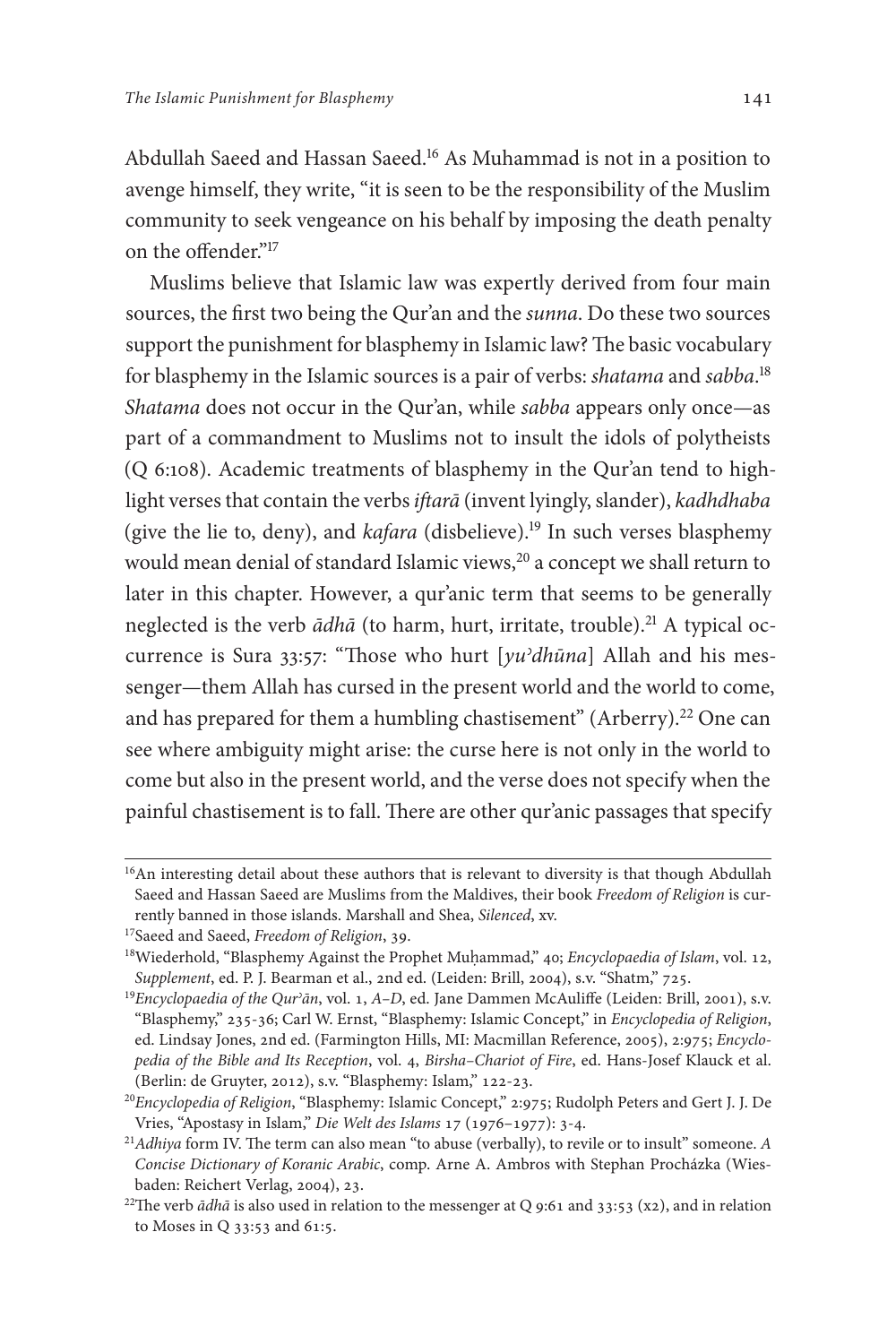142 Gordon Nickel

that a painful punishment would come "in the world [*dunya*]," including Sura 9:74—a verse cited by some Dēobandīs to support the death penalty for blasphemy.

As for the literary sources of the *sunna*: *S*ī*ra*, *magh*ā*z*ī, hadith, and *taʾr*ī*kh* present stories of Muhammad requesting or agreeing to the assassination of people who had mocked, insulted, or troubled him.<sup>24</sup> But there are also stories of Muhammad tolerating insults or leaving the punishment to Allah.

Many of the blasphemy stories come from the *S*ī*rat al-nabawiyya* of Ibn Isḥāq (d. 767) edited by Ibn Hishām (d. 833), and from the *Ṭabaq*ā*t al-kubr*ā of Ibn Sa*ʿ*d (d. 845). Other stories appear in the hadith collections of al-Bukhārī (d. 870) and Muslim (d. 874). The most common story is that people who satirize Muhammad through poetry are killed.<sup>25</sup> Several of the poets in the stories are women, while some are slaves and others are Jews. Ka<sup>c</sup>b ibn al-Ashraf is considered by some Muslim scholars to be the frst person executed for speaking against Muhammad.<sup>26</sup> However, one particular story seemed to capture the epitome of blasphemy in the narrative sources: "In the eyes of the Muslim tradition, the vilifer par excellence seems to have been ʿAbd Allah b. Sa*ʿ*d b. Abī Sarḥ." According to Muslim sources, ʿAbd Allah b. Saʿd is a scribe of Muhammad who begins to "question the reliability and accuracy of the Qur'an."<sup>27</sup> He invents his own recitations, then reads them at the end of the day to Muhammad, who approves them as his own.<sup>28</sup>

There are also stories of Muhammad tolerating insults or leaving the punishment to Allah. These stories tend to appear less frequently in the early

<sup>&</sup>lt;sup>23</sup>Mufti Obaidullah Qasmi, "Blasphemy in Islam: The Quran Curses and Hadith Prescribes Punishment," *Deoband Online Islamic Portal*, October 16, 2012, [www.deoband.net/blogs/blasphemy](http://www.deoband.net/blogs/blasphemy-in-islam-the-quran-curses-and-hadith-prescribes-punishment) [-in-islam-the-quran-curses-and-hadith-prescribes-punishment](http://www.deoband.net/blogs/blasphemy-in-islam-the-quran-curses-and-hadith-prescribes-punishment).

<sup>24</sup>Qāḍī ʿIyād, *Muhammad, Messenger of Allah: Ash-Shifa of Qadi ʿIyad*, trans. Aisha Abdarrahman Bewley (Granada: Madinah Press, 1992), 376-79; Jon Hoover, "Kitāb al-ṣārim al-maslūl 'alā shātim al-Rasūl," in *Christian-Muslim Relations: A Bibliographical History*, vol. 4, 1200-1350, ed. David Thomas and Alex Mallett (Leiden: Brill, 2012), 854; Friedmann, *Tolerance and Coercion*,  $149 - 51.$ 

<sup>&</sup>lt;sup>25</sup>Ernst, "Blasphemy: Islamic Concept," 2:975; Friedmann, *Tolerance and Coercion*, 150.

<sup>&</sup>lt;sup>26</sup>Wagner, "Non-Muslims Who Insult," 533; Abdelmagid Turki, "Situation du 'Tributaire' qui insulte l'Islam, au regard de la doctrine et de la jurisprudence musulmanes," *Studia Islamica*  $(1969): 46-48.$ 

<sup>&</sup>lt;sup>27</sup>Friedmann, *Tolerance and Coercion*, 150-51.

<sup>&</sup>lt;sup>28</sup>See also *Encyclopaedia of Islam*, ed. H. A. R. Gibb et al., 2nd ed. (Leiden: Brill, 1960), s.v. "<sup>c</sup>Abd Allah b. Sa'd," 1:51. This is the story that Salman Rushdie tells through his character Salman the Persian in The Satanic Verses (London: Viking, 1988), 363-68.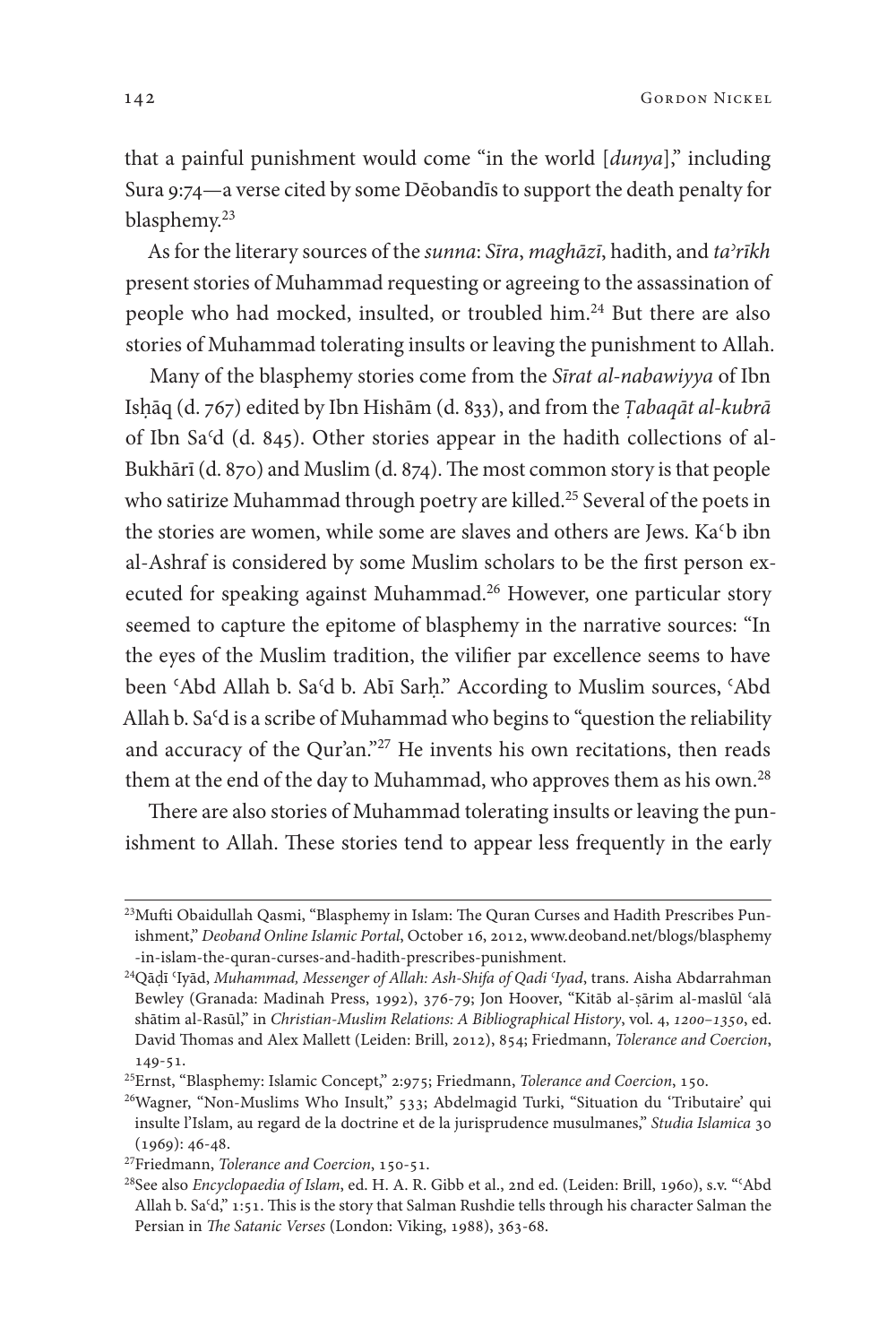Muslim narrative sources, but are nevertheless familiar to many Muslims. One of the best-known stories of this kind narrates the resistance that Muhammad faces when he visits the town of al-Țā<sup>2</sup>if. According to al-Țabarī (d. 923), the elders of the town will not help Muhammad, and "their ignorant rabble and their slaves" shout at him and revile him.<sup>30</sup> In this account, Muhammad is alone and has already been rejected by the Quraysh of Mecca. Muhammad fnds refuge in a garden, where a Christian slave from Nineveh named ʿAddās brings him a bunch of grapes and converses kindly with him.

In spite of the apparent ambiguity in the sources of the *sunna*, the advocates of the death penalty for blasphemy base their argument on hadith, *s*ī*ra*, and *ijm*ā*ʿ* (the consensus of Islamic jurists). For example, Mufi Obaidullah Qasmi of the Dr. Zakir Hussain College in New Delhi writes,

The death punishment assigned for blasphemy is agreed by all Islamic scholars of Ahlus Sunnah wal Jamaʿah and, is normally covered in Kitabul Hudud in Islamic juridical texts . . . , the evidence for blasphemy punishment being based on Ahadith, certain reported incidents during the lifetime of the Prophet (p.u.h.) and unanimous agreement of all Islamic scholars in all the ages (*Ijma*).

If we fnd in the course of research that a command or practice attributed to Muhammad seems to have taken precedence over the Qur'an in determining Islamic law, how would this afect our understanding of Islam and our missiological response? Some who write on Islam claim that if a practice or belief cannot be found in the Qur'an, it is not Islamic. However, scholars seeking to understand worldview in order to formulate missiological response might consider a diferent angle. What is the place and importance of Islamic law in Muslim belief and practice—that is, in the Islamic worldview? Calder wrote, "Since the topics of the law cover all the major categories of a pious, and a social, life ..., a work of furū<sup>c</sup> [that is, the written form of Islamic law], formally at least, constituted a literary depiction of

<sup>29</sup>For example, Laiq Ahmed Atif, "Blasphemy and the Holy Prophet Muhammad, Peace Be on Him," Ahmadiyya Muslim Jamaat Malta (blog), October 21, 2011, [http://laiqatif.blogspot.com](http://laiqatif.blogspot.com/2011/10/blasphemy-and-holy-prophet-muhammad.html) // [/blasphemy-and-holy-prophet-muhammad.html.](http://laiqatif.blogspot.com/2011/10/blasphemy-and-holy-prophet-muhammad.html)

<sup>&</sup>lt;sup>30</sup>The History of al-*Tabarī*, vol. 4, *Muhammad at Mecca*, trans. W. Montgomery Watt and M. V. McDonald (Albany: SUNY Press, 1988), 115-17.

<sup>31</sup>Qasmi, "Blasphemy in Islam."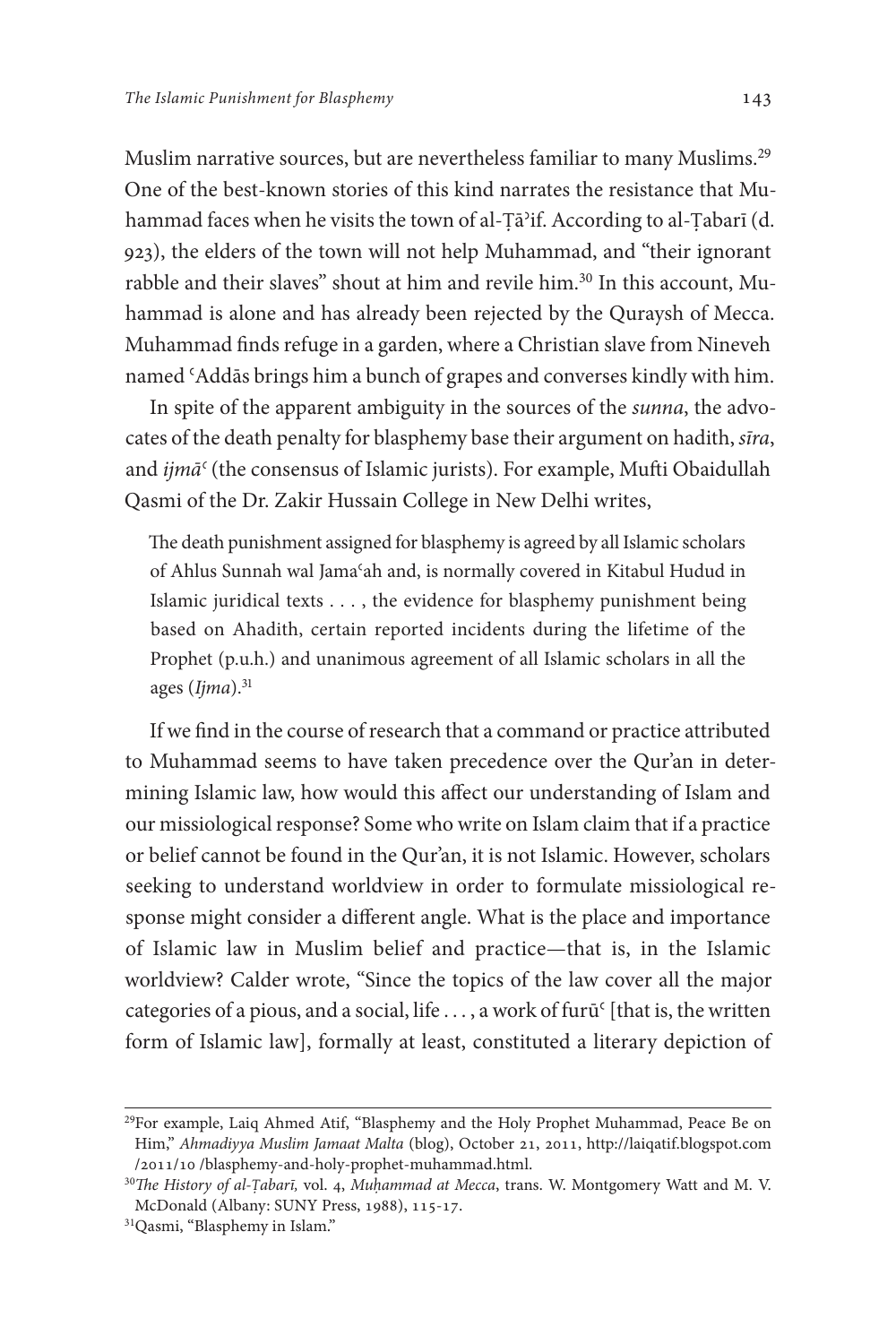144 Gordon Nickel

social reality in normative form."<sup>32</sup> In other words, according to Calder, the intention of Islamic law is to both refect and defne culture.

The most extensive legal discussion about the punishment for speaking against Muhammad came from Ibn Taymiyya (d. 1328) at the end of the thirteenth century in a book titled *The Unsheathed Sword Against Whoever* Insults the Messenger.<sup>33</sup> This is an important source for our purposes because the work was evidently sparked by an accusation against a Christian scribe near Damascus. Ibn Taymiyya's thesis was that anyone—Muslim or non-Muslim—who abuses (*sabba*) Muhammad must be killed without further recourse.<sup>34</sup> He built his case largely on episodes from *sīra* literature "that demonstrate that the Prophet dealt harshly with those who insulted him."35 A Muslim ofender becomes an apostate, he wrote, and a non-Muslim offender forfeits the so-called pact of protection; in Ibn Taymiyya's view, this made both kinds of ofender worthy of immediate death. Now, Ibn Taymiyya needed to deal with dissenting legal opinion that gave apostates the chance to repent before facing the death penalty. He therefore argued that speaking against Muhammad fell into a special category of apostasy that he called "aggravated apostasy" (*ridda mughallaẓa*). Jon Hoover suggests that the large number of modern editions of The Unsheathed Sword indicates considerable interest in Ibn Taymiyya's discussion today.<sup>37</sup>

The punishment for blasphemy seems like a small slice of Islamic belief and practice, but it actually relates to a number of other phenomena that together make up a substantial portion of Muslim life, past and present. These phenomena are united by the Muslim practice of venerating Muhammad. This wider practice includes the decision to call Muhammad the perfect human, and the claim that he was sinless or immune from sin.<sup>38</sup>

<sup>&</sup>lt;sup>32</sup>Encyclopaedia of Islam, vol. 9, *San-Sze*, ed. C. E. Bosworth et al., 2nd ed. (Leiden: Brill, 1997), s.v. "Sharī'a," 323.

<sup>33</sup>*al-Ṣ*ā*rim al-masl*ū*l ʿal*ā *sh*ā*tim al-ras*ū*l.*

<sup>&</sup>lt;sup>34</sup>Hoover, "Kitāb al-ṣārim al-maslūl," 854; Thomas F. Michel, ed. and trans., *A Muslim Theologian's Response to Christianity: Ibn Taymiyya's al-Jawab al-sahih (Delmar, NY: Caravan, 1984), 69-71;* Friedmann, *Tolerance and Coercion*, 151-52; Turki, "Situation du 'Tributaire," 39-72.

<sup>&</sup>lt;sup>35</sup>Wagner, "Non-Muslims Who Insult," 538.

<sup>36</sup>Cf. Hoover, "Kitāb al-*ṣ*ārim al-maslūl," on this translation.

<sup>&</sup>lt;sup>37</sup>Hoover, "Kitāb al-ṣārim al-maslūl," 854.

<sup>&</sup>lt;sup>38</sup>Lutz Wiederhold assumes that the inclusion of the punishment for blasphemy in the legal manuals "was preceded and accompanied by a theological discourse on the righteousness and impeccability" of Muhammad ("Blasphemy Against the Prophet Muḥammad," 69). A. J. Wensinck wrote that, in turn, "We must assume that [the dogma of prophetic sinlessness] arose out of the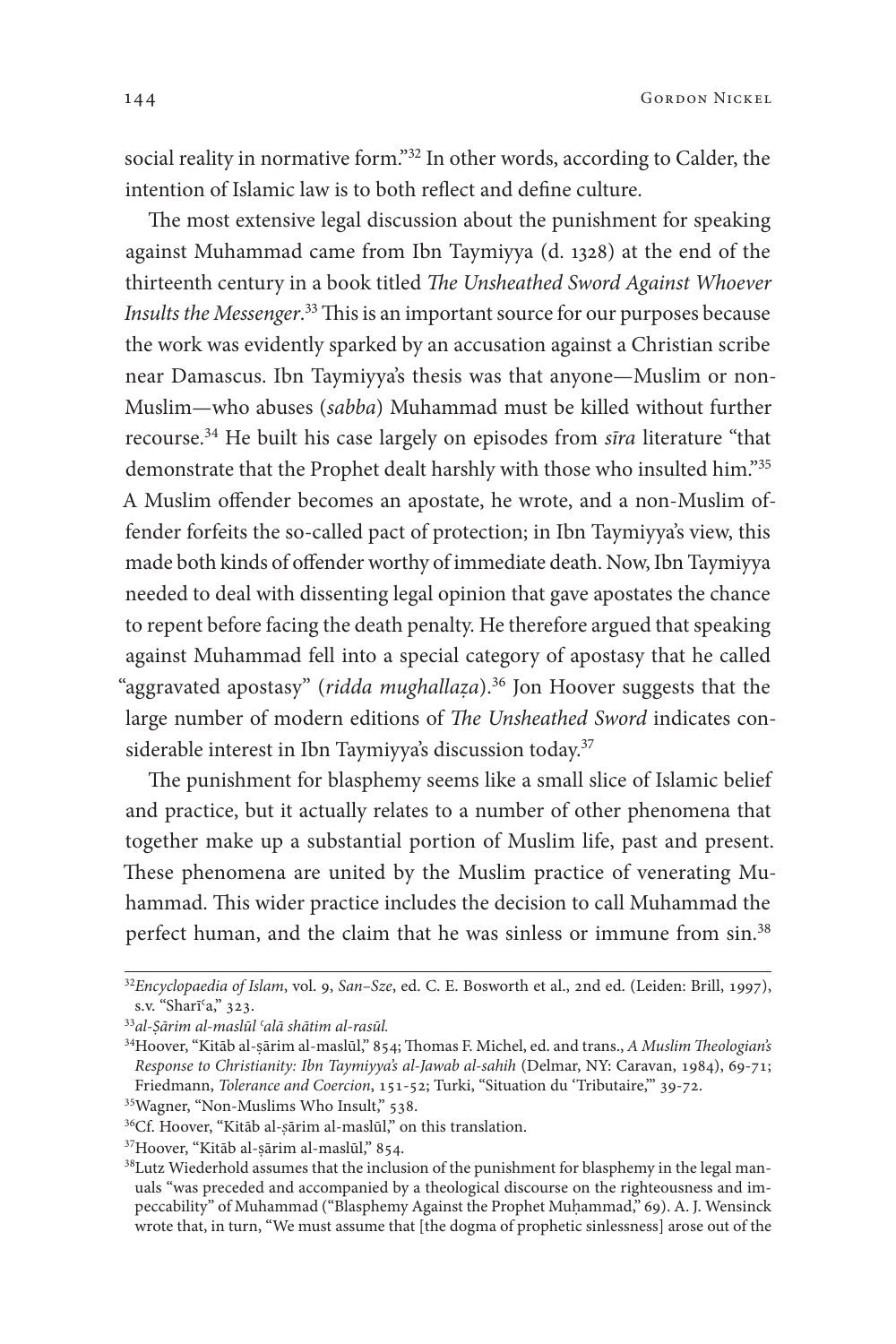Veneration also advances the life example of Muhammad as the model for all of humankind to emulate, and declares that the sayings attributed to Muhammad in the hadith have authority for human behavior in Islamic law.<sup>39</sup> This illustrates the importance of the *sunna* of the messenger as expressed in *s*ī*ra*, *magh*ā*z*ī*,* and hadith.

Beyond this, veneration includes a wide variety of other popular practices and beliefs: for example, the belief that Muhammad is alive and intercedes before Allah for his community. It includes the claim that the coming of Muhammad is prophesied in the Bible, and the practice of making this claim the criterion for judging Judaism and Christianity (as Martin Accad has explained so well<sup>40</sup> and as Walid Saleh has recently insisted<sup>41</sup>).

Veneration also includes the qur'anic claim that Allah and the angels "pray upon" the prophet (this is the literal sense of the verb *ṣall*ā *ʿal*ā in Sura  $33:56$ <sup>42</sup> and the command to believers to do the same. It is interesting to note that immediately following the command to "pray upon the prophet" comes this statement: "Those who abuse [ $\bar{a}dh\bar{a}$ ] Allah and his messenger, Allah has cursed them in this world and the hereafer and prepared for them a humiliating punishment" ( $Q$  33:57, Arberry). This is one of the key verses we indicated earlier that uses the verb ā*dh*ā.

I list these dimensions in anticipation of the missiological responses to the diversity surrounding my topic. A common feature of all these dimensions is the veneration of Muhammad, which in some of its diverse expressions certainly resembles deifcation. Muhammad veneration is a topic of academic research exemplifed by Annemarie Schimmel's study *And* 

growing worship of Muhammad." T*e Muslim Creed: Its Genesis and Historical Development* (London: Frank Cass & Co. Ltd., 1965), 218.

<sup>&</sup>lt;sup>39</sup>al-Shāfi'ī, *al-Risāla fī uṣūl al-fiqh*, trans. Majid Khadduri, 2nd ed. (Cambridge: The Islamic Texts Society, 1977), 109-22.

<sup>40</sup>Martin Accad, "Muḥammad's Advent as the Final Criterion for the Authenticity of the Judeo-Christian Tradition: Ibn Qayyim al-Jawziyya's *Hid*ā*yat al-ḥay*ā*r*ā *f*ī *ajwibat al-yah*ū*d wa-ʾlnaṣ*ā*r*ā," in T*e* T*ree Rings: Textual Studies in the Historical Trialogue of Judaism, Christianity and Islam*, ed. Barbara Roggema et al. (Leuven: Peeters, 2005), 217-36.

<sup>41</sup>Walid A. Saleh, review of *Narratives of Tampering in the Earliest Commentaries on the Qurʾ*ā*n*, by Gordon Nickel,  $Al-Mas\bar{a}q$  28, no. 1 (2016): 104.

<sup>&</sup>lt;sup>42</sup>Encyclopaedia of Islam, vol. 10, Tā'-U[..], ed. P. J. Bearman et al., 2nd ed. (Leiden: Brill, 2000), s.v. "Taṣliya," . Cristina de la Puente, "Te Prayer upon the Prophet Muḥammad (*taṣliya*): A Manifestation of Islamic Religiosity," *Medieval Encounters* 5, no. 1 (1999): 121-29. Constance Padwick found in her study of Muslim prayer manuals that the *taṣliya* accounted for one-third of the total material of all manuals "at the very least" and was "the commonest of phrases on Muslim lips; the commonest of phrases in Muslim books." *Muslim Devotions: A Study of Prayer-Manuals in Common Use* (London: SPCK, 1961), 152.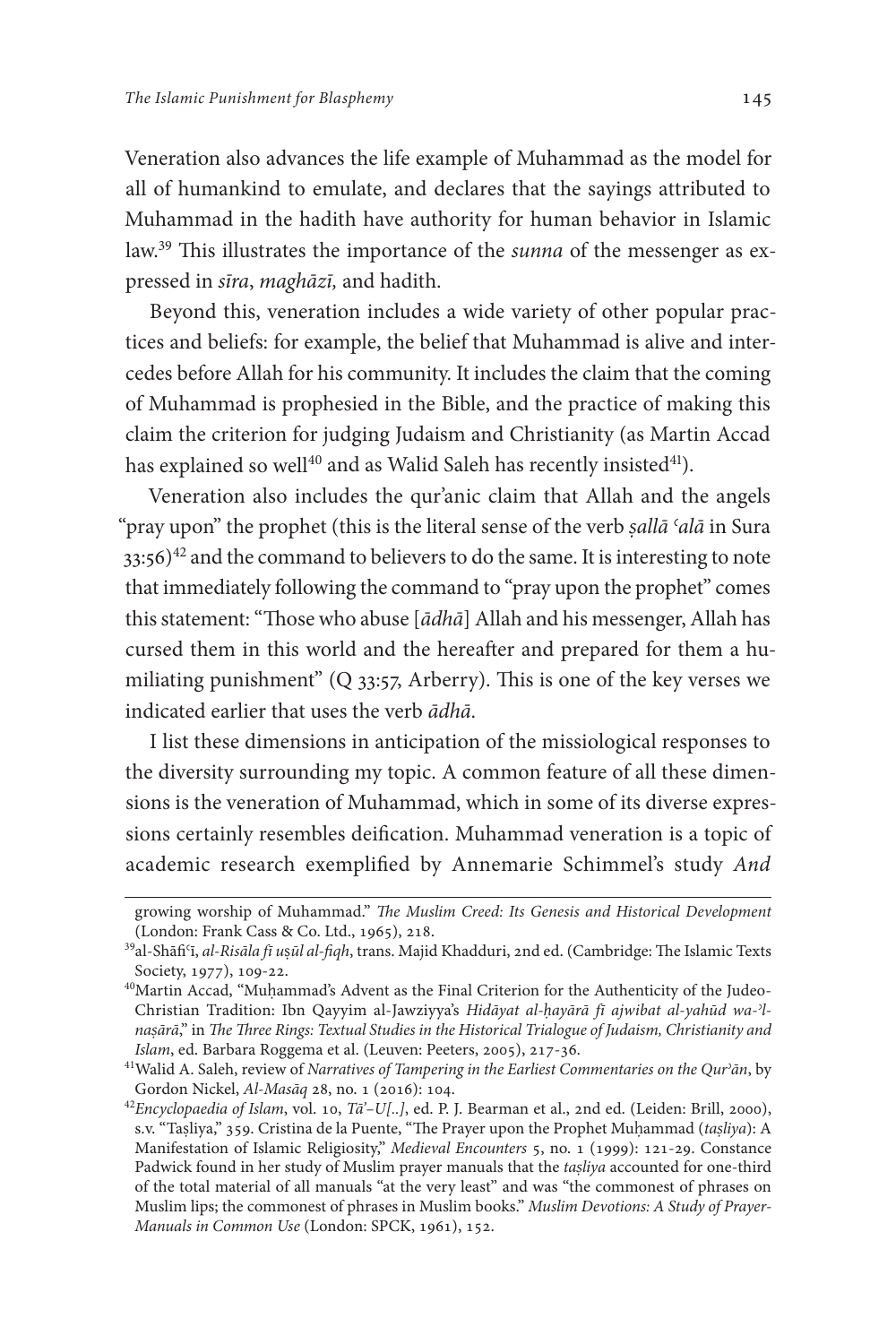*Muhammad Is His Prophet:* T*e Veneration of the Prophet in Islamic Piety* and especially the classic monograph by Tor Andrae from nearly a century ago, *Die Person Muhammads in Lehre und Glauben seiner Gemeinde*. Helpful missiological responses to the punishment of blasphemy would need to take into account the general web of concern surrounding the veneration of Muhammad.

An important primary source that explicitly connects the punishment for blasphemy to these wider dimensions of veneration is the book titled *Healing* T*rough the Announcement of the Rights of the Chosen One* by the Spanish Qāḍī 'Iyāḍ ibn Mūsā al-Yaḥsubī (d. 1123).<sup>45</sup> The *Healing* includes major claims about Allah's praise of Muhammad; for Muhammad's miracles; on the obligation to believe in Muhammad as well as to obey and love him and follow his *sunna*; about praying on Muhammad; and for his sinlessness.<sup>46</sup> Then the book concludes with a long section on punishments for those who think Muhammad imperfect or curse him.<sup>47</sup> Qāḍī 'Iyāḍ is unequivocal about the punishment: death. He presents extensive material from the Qur'an, hadith, *s*ī*ra,* and judgments of famous jurists. He claims that there is no dispute about this punishment among the *ulama* and the *salaf*. Qāḍī ʿIyāḍ also adds that even if people speak against Muhammad without intent, through ignorance, or by a slip of the tongue, they must be killed without hesitation.

This is the understanding of blasphemy that seems to provide the background for the enactment of Section 295-C of the Pakistani Penal Code in 1986:

<sup>43</sup>Annemarie Schimmel, *And Muhammad Is His Prophet:* T*e Veneration of the Prophet in Islamic Piety* (Chapel Hill: University of North Carolina Press, 1985).

<sup>44</sup>Tor Andrae, *Die Person Muhammads in Lehre und Glauben seiner Gemeinde* (Leipzig: Otto Harrassowitz, 1917).

<sup>45</sup>*Kit*ā*b al-shif*ā*ʾ bi-taʿr*ī*f ḥuq*ū*q al-muṣṭaf*ā.

<sup>46</sup>Interestingly, the *Shif*ā*ʾ* contains "probably the most authoritatively cited refutation" of the truth of the satanic verses incident; cf. *Encyclopaedia of the Qurʾ*ā*n*, vol. , *P–Sh*, ed. Jane Dammen McAuliffe (Leiden: Brill, 2004), s.v. "Satanic Verses," 533.

<sup>&</sup>lt;sup>47</sup>Qāḍī 'Iyāḍ, Muhammad, Messenger of Allah, 373-448; Delfina Serrano Ruano, "Kitāb al-shifā<sup>></sup> bi-ta<sup>c</sup>rīf huqūq al-Muṣṭafā," in *Christian-Muslim Relations: A Bibliographic History, vol.* 3, 1050-1200, ed. David Thomas and Alex Mallett (Leiden: Brill, 2011), 544.

<sup>&</sup>lt;sup>48</sup>Qāḍī 'Iyāḍ, Muhammad, Messenger of Allah, 373-75.

<sup>&</sup>lt;sup>49</sup>Ibid., 385-86. The *Shifā<sup>3</sup>* made Qāḍī 'Iyāḍ famous throughout the Muslim world and earned him the reputation of being one of the foremost anti-Christian polemicists of his time. Ruano, "Kitāb al-shifā<sup>3</sup>," 544.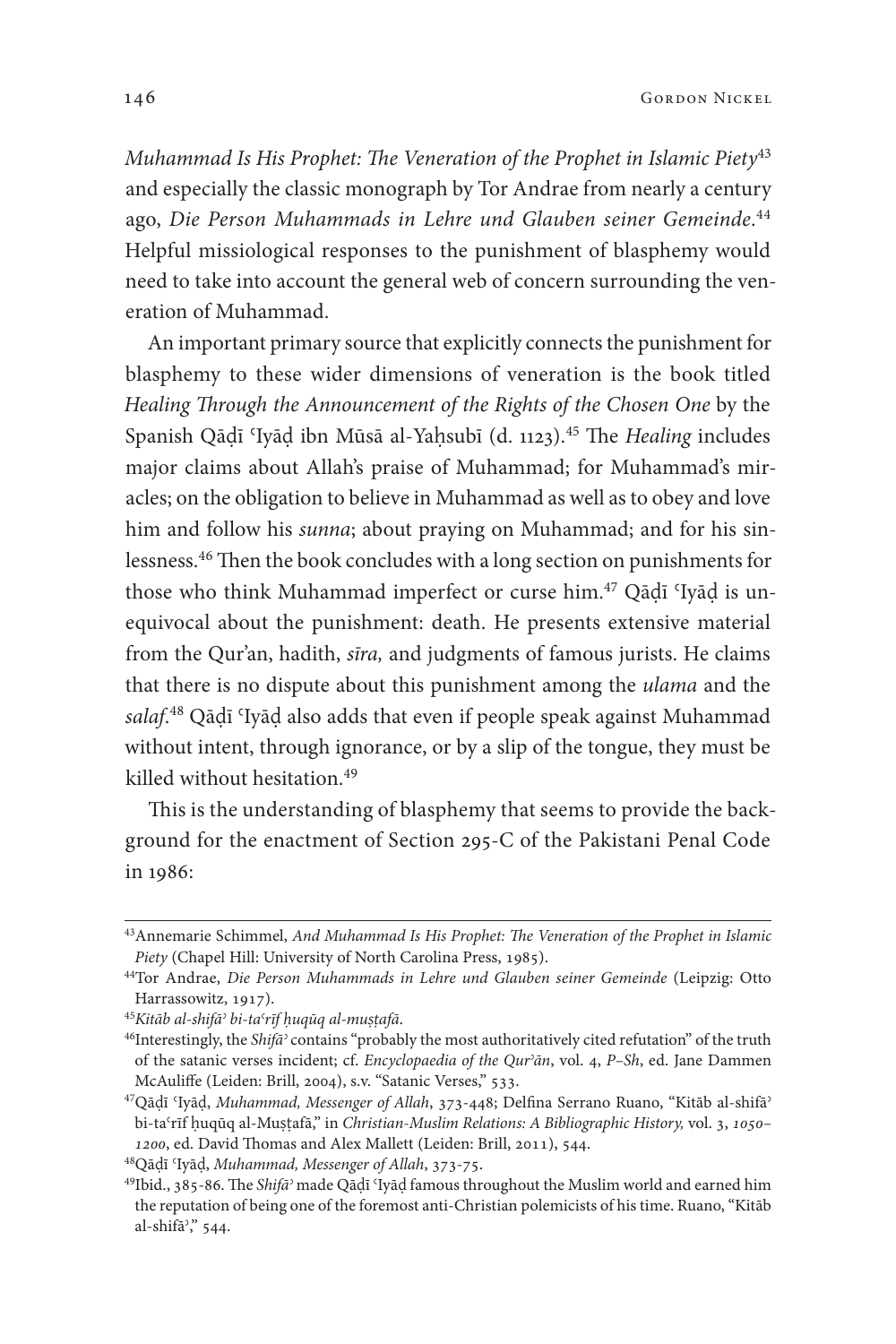Whoever by words, either spoken or written, or by visible representation or by any imputation, innuendo, or insinuation, directly or indirectly, defles the sacred name of the Holy Prophet Muhammad (peace be upon him) shall be punished with death, or imprisonment for life, and shall also be liable to fine.<sup>50</sup>

Is there, however, any explicit link between classical source and modern society? In this case, there seems to be a connection. Mark Wagner writes that the infuence of Qāḍī ʿIyāḍ's *Healing* was passed through Ibn Taymiyya's *Unsheathed Sword* and his advocate Ibn al-Bazzāz (d. 1424) to the Ḥanafī scholars of South Asia and the "Islamicization" of law in Pakistan.<sup>51</sup>

### **What Is the Diversity in This Case?**

Returning to the stories of recent killings in Pakistan, the diversity within Pakistani society seems to be between Muslims who believe (1) that the punishment of death for blasphemy is right and just but should be administered by an Islamic government, (2) that Muslims may infict this punishment individually without the initiative of the government, or (3) that blasphemy should not be punished in this way. Virtually all Pakistani Muslims would hold to the veneration of Muhammad and would agree that speaking against Muslim truth claims for Muhammad amounts to blasphemy.

In orthodox Sunni Islam there is unanimity on the punishment for blasphemy.<sup>52</sup> Islamic interpretation of the Qur'an, hadith, and shari'a tends to be traditional, building on the authorities of the past rather than proposing new and creative approaches to the same questions. A recent illustration of this propensity is *The Study Qur'an*—a 2015 publication that offers interpretations from a thousand years ago but no comments from modern critical academic scholarship. In the case of blasphemy, tradition prescribes death, whether immediate or after first giving the offender an opportunity to recant. Diversity arises over the question of whether blasphemers immediately become apostates or whether they remain Muslims and are judged for a *hadd* crime. If apostates, there is also diversity over whether offenders should be immediately killed or whether they should be given an opportunity to repent. In all of these diversities, blasphemy deserves death.

<sup>50&</sup>quot;Pakistan Penal Code (Act XLV of 1860)," [Pakistani.org,](http://www.Pakistani.org) October 6, 1860, [www.pakistani.org/](http://www.pakistani.org/pakistan/legislation/1860/actXLVof1860.html) [Pakistan/legislation/](http://www.pakistani.org/pakistan/legislation/1860/actXLVof1860.html)1860/actXLVof1860.html.

 $51$ Wagner, "Non-Muslims Who Insult," 538-40. For more on the influence of Qādī 'Iyād on Ibn Taymiyya, see Ruano, "Kitāb al-shifā'," 545; and Turki, "Situation du 'Tributaire," 40, 61-63.

<sup>&</sup>lt;sup>52</sup>Friedmann, *Tolerance and Coercion*, 151.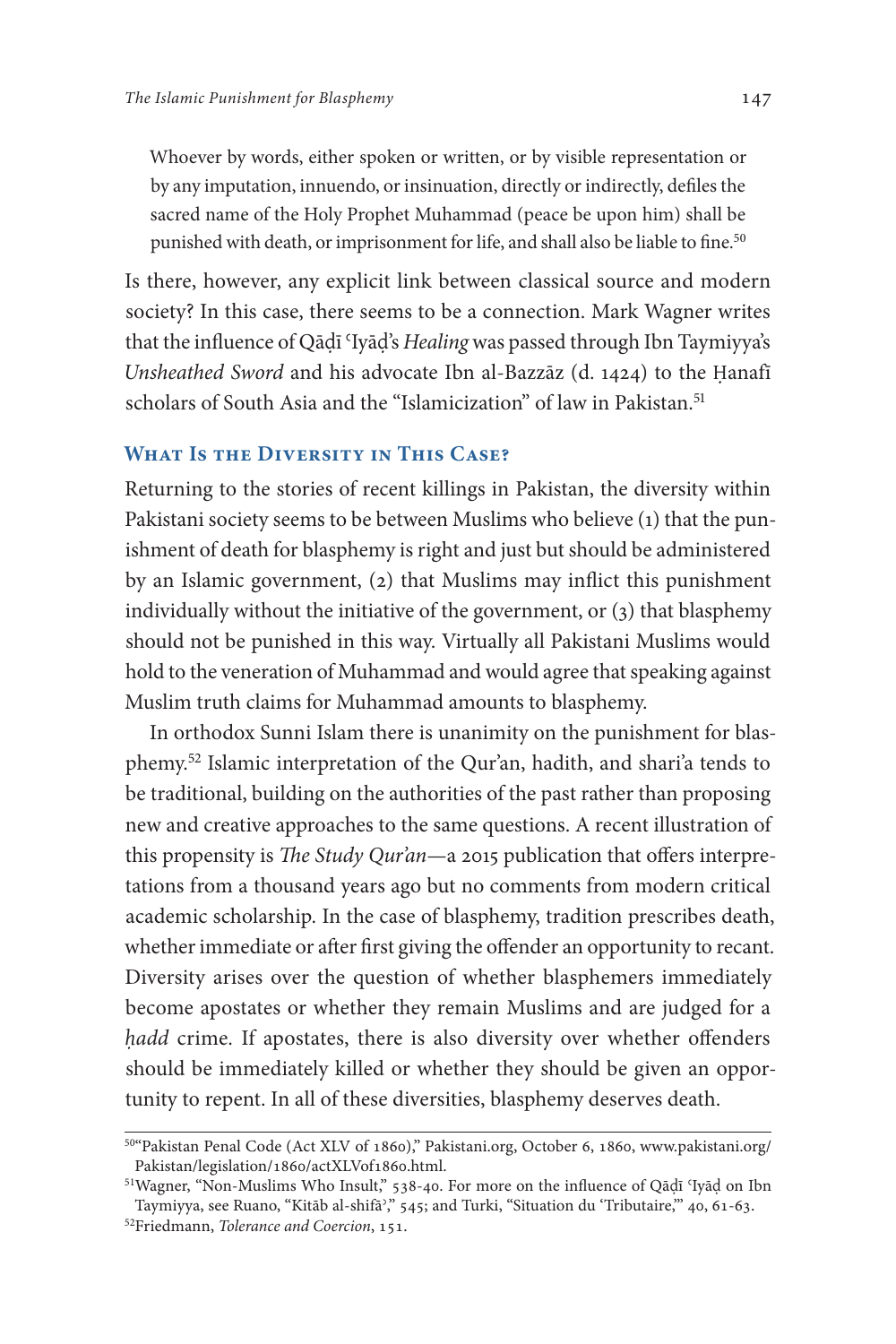This chapter has described a number of medieval Muslim works that argue for death. This impulse continues into the modern age, Shabbir Akhtar's book *Be Careful with Muhammad!* being a good example of this. Writing afer the Salman Rushdie controversy*,* Akhtar reviews traditional Muslim thinking on blasphemy to explain the Muslim reaction to *The Satanic Verses*. A test for diversity in this area would be to inquire whether modern Muslim scholars have written books or articles disagreeing with this punishment or the concept of blasphemy upon which it is based.

Muslims generally agree that speaking against Muhammad is serious and deserves painful punishment, but some Muslims do not believe the Qur'an prescribes punishment in this world and therefore disagree with capital punishment. Other Muslims understand the Qur'an to prescribe punishment in this world and find this position affirmed by *sunna* and Islamic law. For example, the Indian modernist Muslim Wahiduddin Khan refers only to the Qur'an,<sup>54</sup> while modernist Laiq Ahmed Atif quotes the Qur'an and adds stories about Muhammad forgiving insults.<sup>55</sup> There is no question that these two writers venerate Muhammad, but neither mentions Islamic law in relation to blasphemy.

The harshest expression of punishment for blasphemy explored in this essay is Ibn Taymiyya's work The Unsheathed Sword. Ibn Taymiyya acknowledged only a narrow margin of diversity in cases of blasphemy: the difference between immediate death and the chance for repentance before execution. He argued for immediate death. Even so, in the words of Wagner, "Ibn Taymiyya's draconian version of the law against insulting the Prophet enjoyed great success."

#### **Possible Reasons for This Diversity**

Some Ḥanafī and Shāfi<sup>c</sup>ī jurists disagreed with Ibn Taymiyya about the punishment of non-Muslims accused of blasphemy. This suggests a reason for

<sup>53</sup>Shabbir Akhtar, *Be Careful with Muhammad! The Salman Rushdie Affair* (London: Bellew, 1989).

<sup>54</sup> Wahiduddin Khan, "Blasphemy in Islam: The Quran Does Not Prescribe Punishment for Abusing the Prophet," *Times of India*, October 2, 2012, http://timesofi[ndia.indiatimes.com/edit-page/](http://timesofindia.indiatimes.com/edit-page/Blasphemy-in-Islam-The-Quran-does-not-prescribe-punishment-for-abusing-the-Prophet/articleshow/16631496.cms) Blasphemy-in-Islam-T[e-Quran-does-not-prescribe-punishment-for-abusing-the-Prophet/](http://timesofindia.indiatimes.com/edit-page/Blasphemy-in-Islam-The-Quran-does-not-prescribe-punishment-for-abusing-the-Prophet/articleshow/16631496.cms)  $articleshow/16631496.cms.$  $articleshow/16631496.cms.$ 

<sup>55</sup>Atif, "Blasphemy and the Holy Prophet Muhammad."

<sup>&</sup>lt;sup>56</sup>Wagner, "Non-Muslims Who Insult," 538.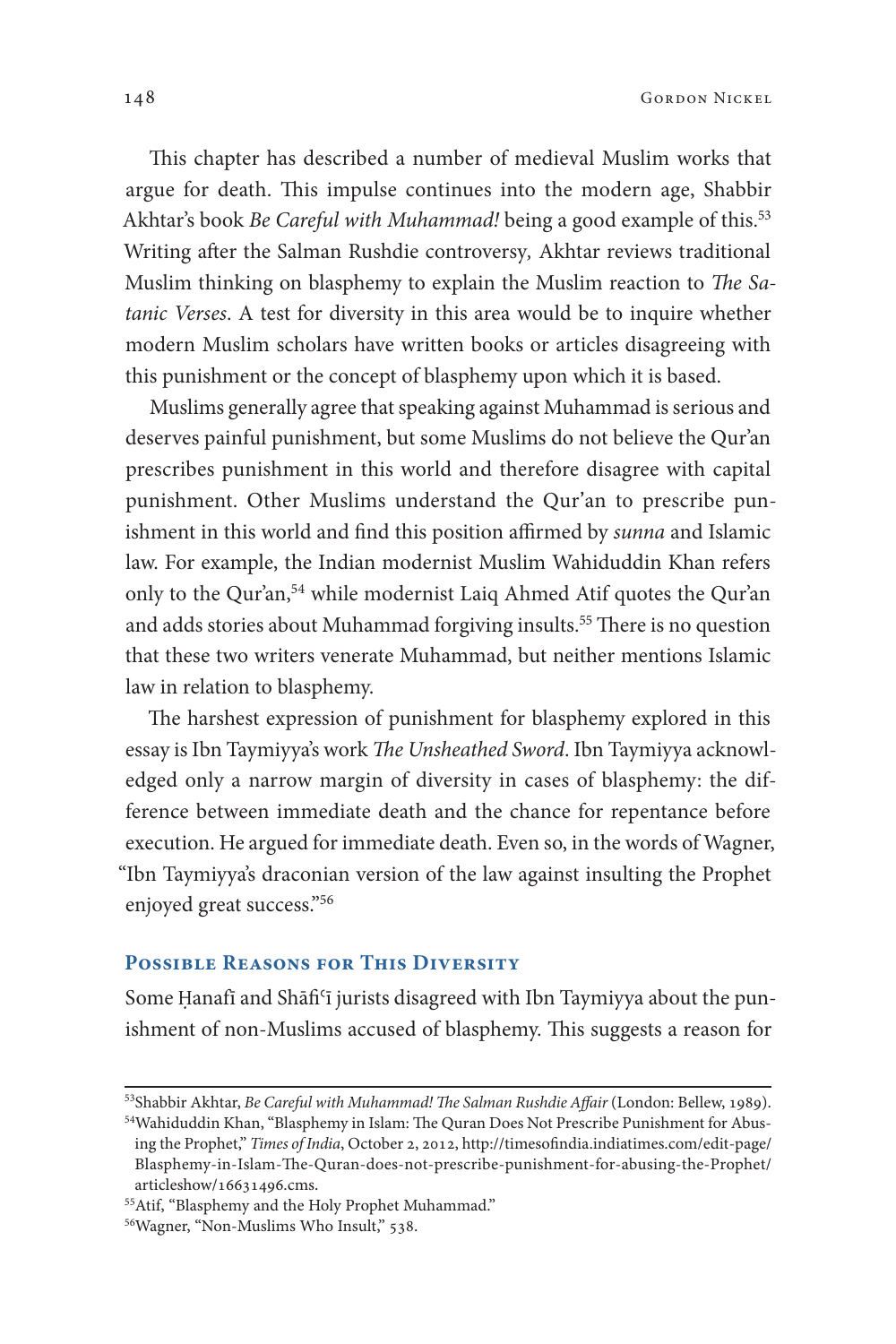Muslim diversity from the four Islamic schools of law. For example, the later Ḥanafī jurist Ibn ʿĀbidīn (d. 1836) argued that "non-Muslims were wont to say things about the Prophet that Muslims would fnd ofensive and should not be punished for it."<sup>57</sup> The predominant school of law among the Sunnis of South Asia is the Ḥanafī school. Wagner explains, however, that though South Asian Hanafī scholars revered Ibn 'Ābidīn, they preferred the approach of a diferent Ḥanafī jurist, al-Bazzāz, who was an advocate of Ibn Taymiyya and his *Unsheathed Sword*.

There are indeed differences among the schools of law related to the status of blasphemers and the punishment they deserve. Mālik ibn Anas, Aḥmad ibn Ḥanbal, and al-Layth reputedly held that those who speak against Muhammad, whether Muslim or not, must be punished by death. Mālikīs say that blasphemers become apostates; they should be given a chance to repent, otherwise they deserve death. Similarly, Abū Ḥanīfa and Abū Yūsuf are believed to have accepted the repentance of the blasphemer. Shāfi'is hold two views: some say that blasphemers apostatize and should be given a chance to repent, while others consider speaking against Muhammad a *ḥadd* offense that should be punished by death and cannot be set aside by repentance.<sup>59</sup> Further, there was disagreement among the four schools—and even within the schools themselves, as with the Ḥanafīs—concerning whether leniency could be shown to non-Muslims accused of blasphemy.<sup>60</sup>

Commentary on the funeral of Mumtaz Qadri suggests a second possible reason for diversity over the punishment for blasphemy, at least in South Asia: the strong (and opposing) Sunni movements in the region. One report noted that Barēlwī Muslims attended the funeral in large numbers and that the execution of Qadri has become a rallying point for Pakistan's Barēlwīs. The Barēlwīs have even established a popular shrine or *mazār* in Qadri's honor. In the South Asian context, the importance given to Muhammad has been a point of contention between the Barēlwīs and other groups like the Dēobandīs and modernists for more than a century. At issue is the strong Barēlwī belief that Muhammad intercedes with Allah on behalf of Muslims

<sup>&</sup>lt;sup>57</sup>Ibid., 540.

<sup>58</sup>Ibid., 538-40.

<sup>59</sup>Friedmann, *Tolerance and Coercion*, 151, summarizing Ibn Taymiyya's *Unsheathed Sword*.

 $60$ Wagner, "Non-Muslims Who Insult," 530.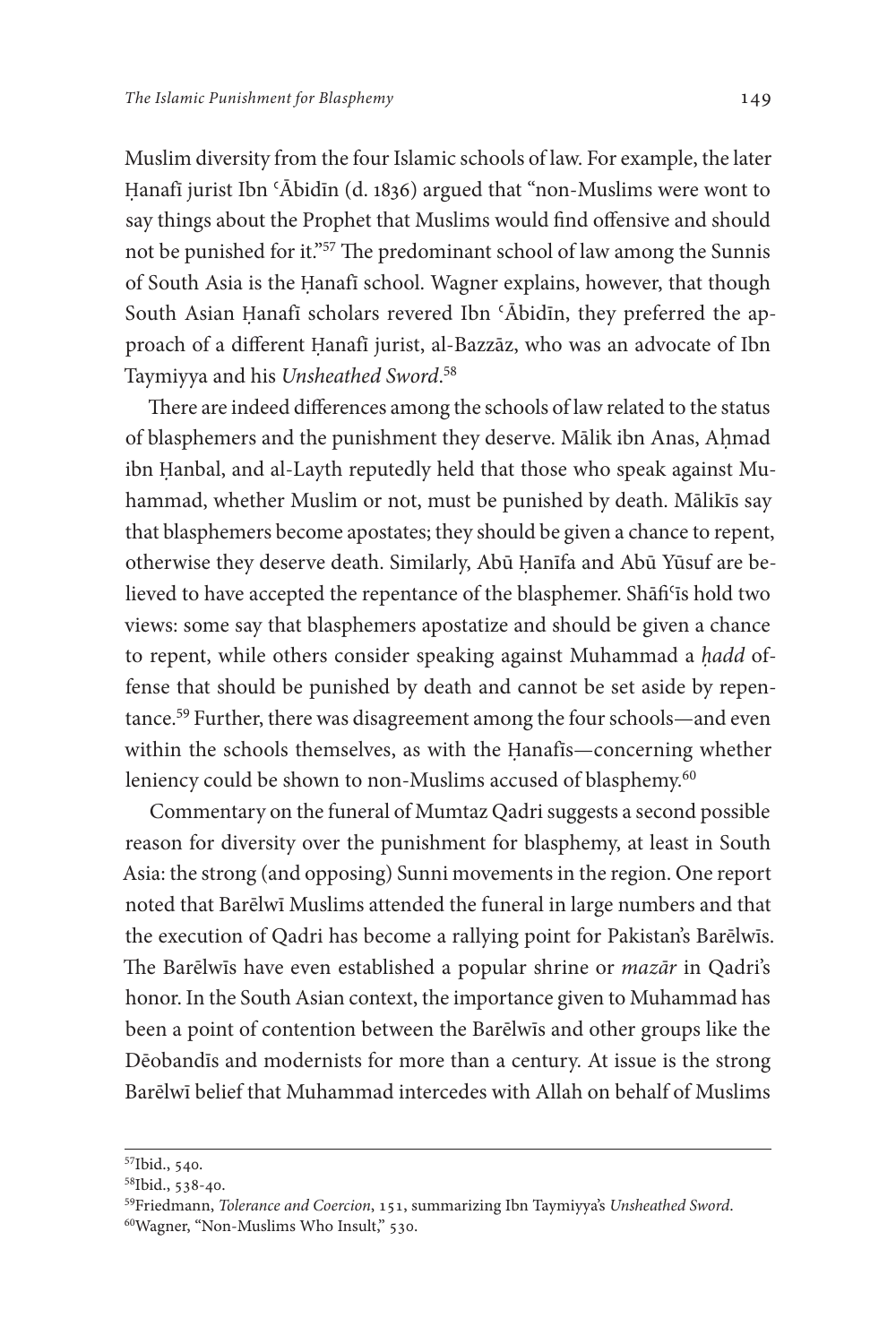at all times.<sup>61</sup> Other important claims of this group's first leader, Ahmad Rida Khān Barēlwī (d. 1921), included the following: Muhammad's knowledge of the unseen (and ultimately knowledge of everything); the preeminence of Muhammad's light; the claim that Allah created the world for Muhammad's sake; the belief that Muhammad, being created of light, had no shadow; and so on  $62$ 

Related to the punishment for blasphemy, however, the distinction should not be overstated. In a recent public disagreement about the punishment in India, one modernist Muslim writer stated that speaking against Muhammad "is not a subject of punishment, but is rather a subject of peaceful admonishment."<sup>63</sup> In this case it was the Dēobandī scholars who took up the defense of capital punishment, stating that it was supported by Islamic sourcebooks and the consensus of Muslim jurists.

This recent Indian disagreement in turn points to a third possible reason for diversity: diferent opinions about the meanings and relative authority of the sources from which Muslims believe Islamic law is derived. Some Muslims fnd the *sunna* ambiguous about the treatment of people who oppose Muhammad, and do not believe the Qur'an clearly prescribes death. In these cases Muslims may simply prefer the Qur'an and the stories in the *sunna* that portray greater tolerance. Wahiduddin Khan cites a number of passages in the Qur'an where messengers are mocked, but concludes, "nowhere does the Quran prescribe the punishment of lashes, or death, or any other physical punishment."<sup>65</sup> Obaidullah Qasmi then attacks the modernist for "ignoring Hadith, the second most important source of Islamic faith and Shariah, which prescribes death penalty" for blasphemy against Muhammad. Qasmi claims that Islam is unanimous on this punishment except for the "Qadianis, a community regarded infdels by Muslims across the world<sup>"66</sup>

Views such as that of Wahiduddin Khan may be expressed by modernist Muslim voices, especially in the West, but is it common to fnd

<sup>&</sup>lt;sup>61</sup> Encyclopaedia of the Qur<sup>*'an*</sup>, ed. Jane Dammen McAuliffe (Leiden: Brill, 2001), s.v. "Barēlwīs," 1:201. <sup>62</sup>*Encyclopaedia of the Qurʾ*ā*n*, s.v. "Barēlwīs."

<sup>63</sup>Khan, "Blasphemy in Islam."

<sup>64</sup>Qasmi, "Blasphemy in Islam."

<sup>65</sup>Khan, "Blasphemy in Islam."

<sup>66</sup>Qasmi, "Blasphemy in Islam."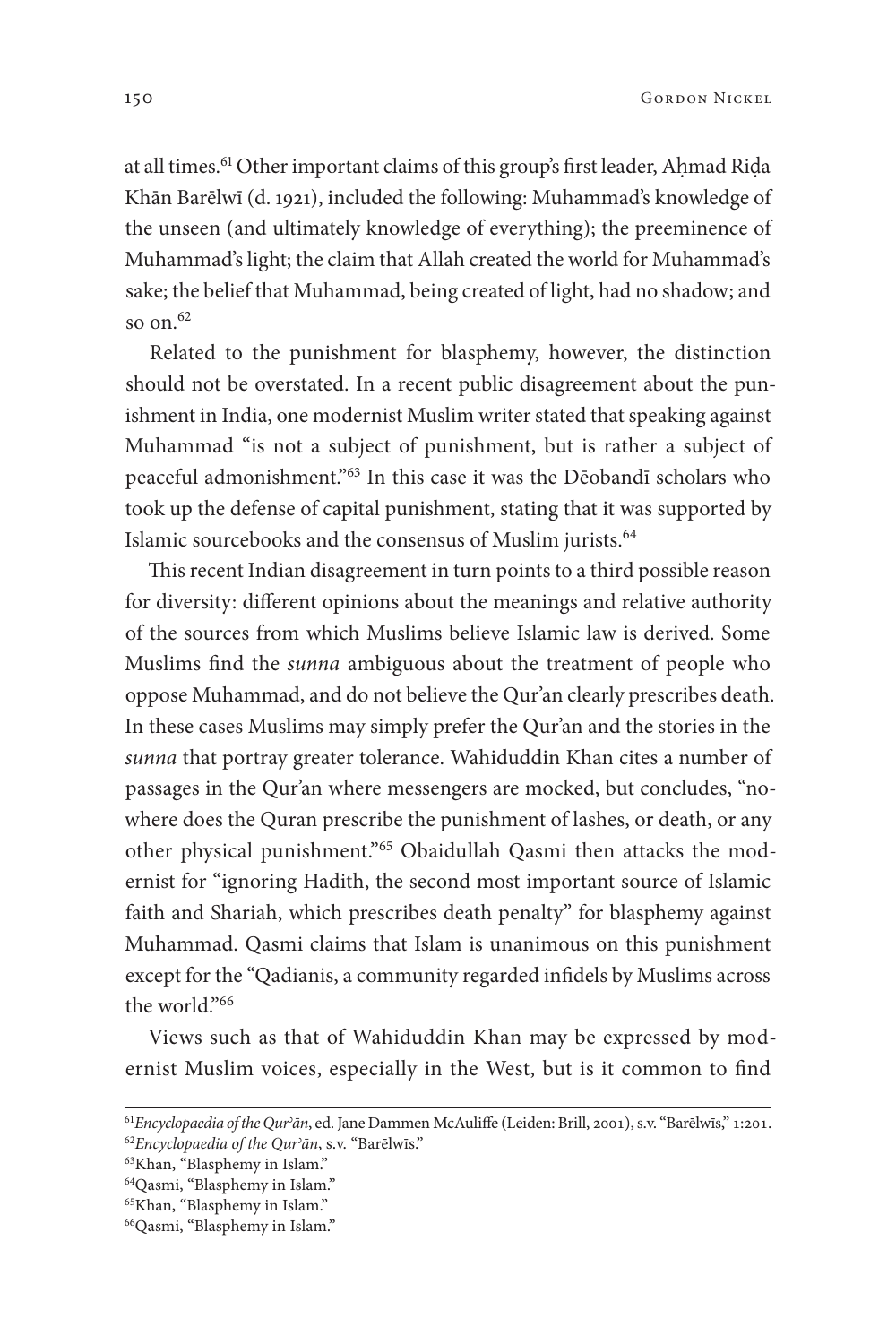them in the preceding thousand years of Muslim tradition? And would such voices have difficulty finding a hearing even today in some majority-Muslim societies? Khan does not deny that "a negative stance towards the Prophet will be judged by God," but he does counsel believers to "observe the policy of avoidance" and speak the message of God in a way that addresses people's minds. His case is theological: God has given humanity total freedom; to this Khan approvingly adds "the modern secular concept of freedom."

There is an instructive case of diversity in a Muslim-majority society in the discussion of a related topic, the Islamic punishment for apostasy. Abdullahi Ahmed An-Na'im, a professor of law who teaches at Emory University, wrote in 1986 about how new formulations of Islamic law today could be based on the parts of the Qur'an that Muslims associate with Mecca.<sup>68</sup> An-Na'im called these verses "texts of freedom of choice" and explained how Muslims could choose to act on these rather than on parts of the Qur'an he called "the texts of compulsion and jihad" that Muslims associate with Medina—and upon which shari'a is based. He also wrote that this technique could be used in other areas of Islamic law.<sup>69</sup> The potential danger of expressing this approach in Muslim-majority societies, however, is indicated in Dr. An-Na'im's report that the Sudanese advocate of the views he was describing, Mahmoud Muhammad Taha, had been convicted of apostasy and executed one year earlier.

It is important to observe not only the diversity but also the reasons behind it. Mahmoud Muhammad Taha sought to reconcile Muslim belief with twentieth-century values,

to revive ancient sacred texts in such a way that allows one to live in the modern world. . . . His vision asked Muslims to abandon fourteen hundred years of accepted dogma in favor of a radical and demanding new methodology that would set them free from the burdens of traditional jurisprudence.<sup>71</sup>

<sup>67</sup>Khan, "Blasphemy in Islam."

<sup>&</sup>lt;sup>68</sup>Abdullahi Ahmed An-Na'im, "The Islamic Law of Apostasy and Its Modern Applicability: A Case from the Sudan," *Religion* 16 (1986): 197-224.

<sup>69</sup>Ibid., 216.

<sup>70</sup>An-Na'im, "The Islamic Law of Apostasy," 197.

<sup>&</sup>lt;sup>71</sup>George Packer, "The Moderate Martyr: A Radically Peaceful Vision of Islam," New Yorker, September 11, 2006, [www.newyorker.com/magazine/](http://www.newyorker.com/magazine/2006/09/11/the-moderate-martyr)2006/09/11/the-moderate-martyr.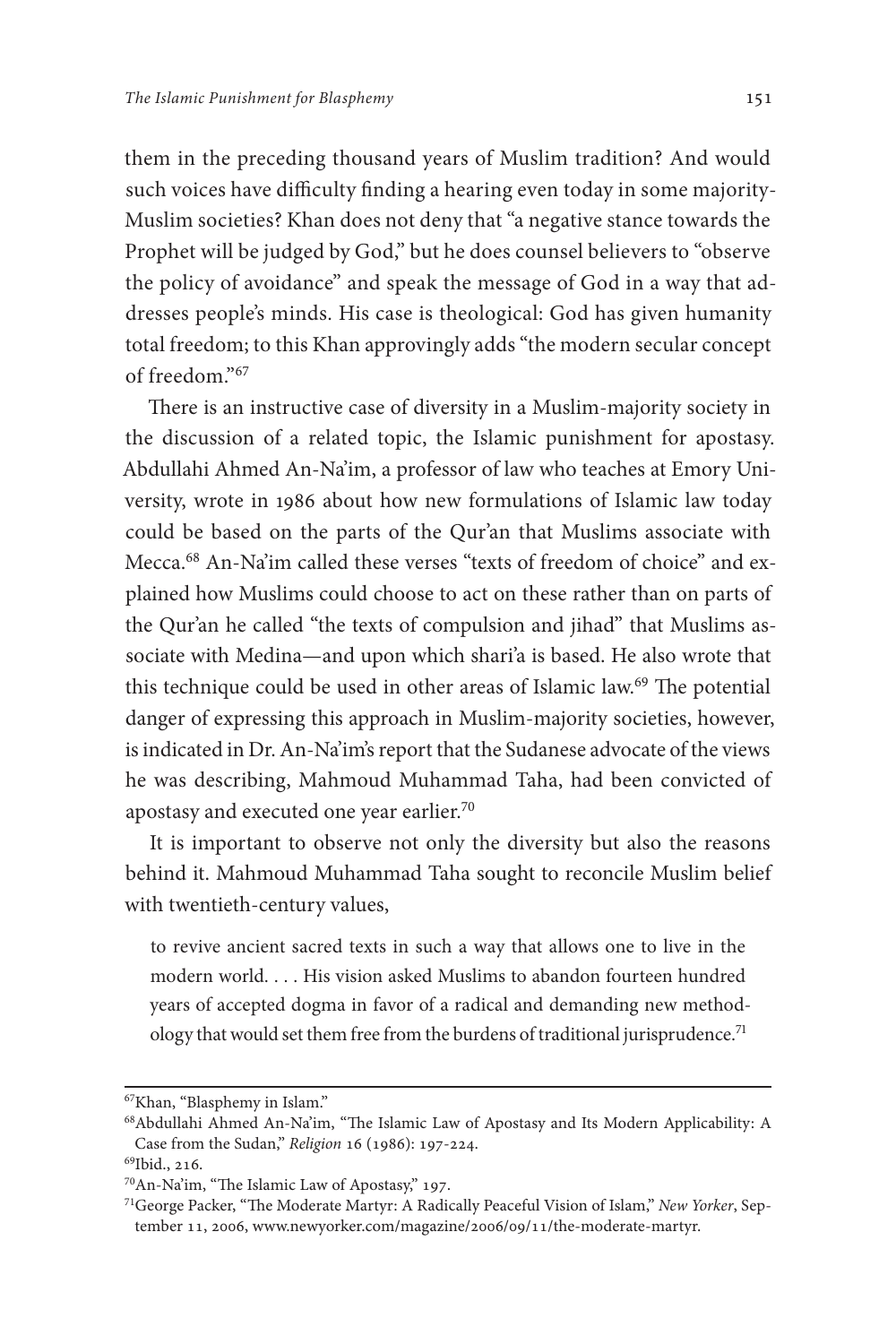Taha's vision was certainly attractive to the West, but it went against orthodox Islam. As George Packer notes, Taha was the "anti-Qutb" (that is, Sayyid Qutb, who has been very influential in the modern world).<sup>72</sup> The views of modernist Muslim thinkers like Khan, An-Na'im, and Taha show a positive response to modernity and what Muslims know are the prevailing Western opinions about tolerance and religious freedom.<sup>73</sup>

A further diversity may involve diferences in the Muslim regard for Muhammad, in views of what constitutes blasphemy, or in a desire for leniency to blasphemers. If so, the expression of such diferences continues to be extremely sensitive in some Muslim-majority societies. In 1990, a question was raised in the Pakistani parliament about whether a more lenient punishment could be considered. The Federal Shariat Court then ruled, "The penalty for contempt of the Holy Prophet . . . is death and nothing else."74 More recently, in 2010 Sherry Rehman tried to suggest changes to Section 295-C and subsequently was formally charged with blasphemy.<sup>75</sup> In this scenario, any challenge to capital punishment for blasphemy itself becomes blasphemy.

#### **Missiological Reflection and Response**

The missiological response to the Islamic punishment for blasphemy provides an opportunity to address both the social and physical challenges that Christians actually face in some Muslim societies today, and the theological issues that accompany the Muslim veneration of Muhammad.

At the start of missiological response comes the question as to whether Christians should declare that killing people for speaking against a religious fgure is wrong, and to oppose it. Jesus himself—who is not just a religious fgure, but the divine Son of God and Savior of the world—said, "Anyone who speaks a word against the Son of Man will be forgiven" [\(Mt](https://www.biblegateway.com/passage/?search=Mt+12%3A32&version=NIV) 12:32). Why then should people kill to defend their claims for a merely human fgure? Should Christians consider asking their Muslim friends to oppose and stop this punishment?

<sup>72</sup>Packer, "Moderate Martyr."

<sup>73</sup>See for example Peters and De Vries, "Apostasy in Islam," 21-24.

<sup>&</sup>lt;sup>74</sup>Marshall and Shea, Silenced, 86.

<sup>75</sup>Agenzia Fides, "Sherry Rehman, Promoter for Amending the Blasphemy Law, Incriminated for Blasphemy," Pakistan Blasphemy Laws: Ending the Abuse of the Blasphemy Laws, February 18, 2011, [www.pakistanblasphemylaw.com/?p=](http://www.pakistanblasphemylaw.com/?p=341)341.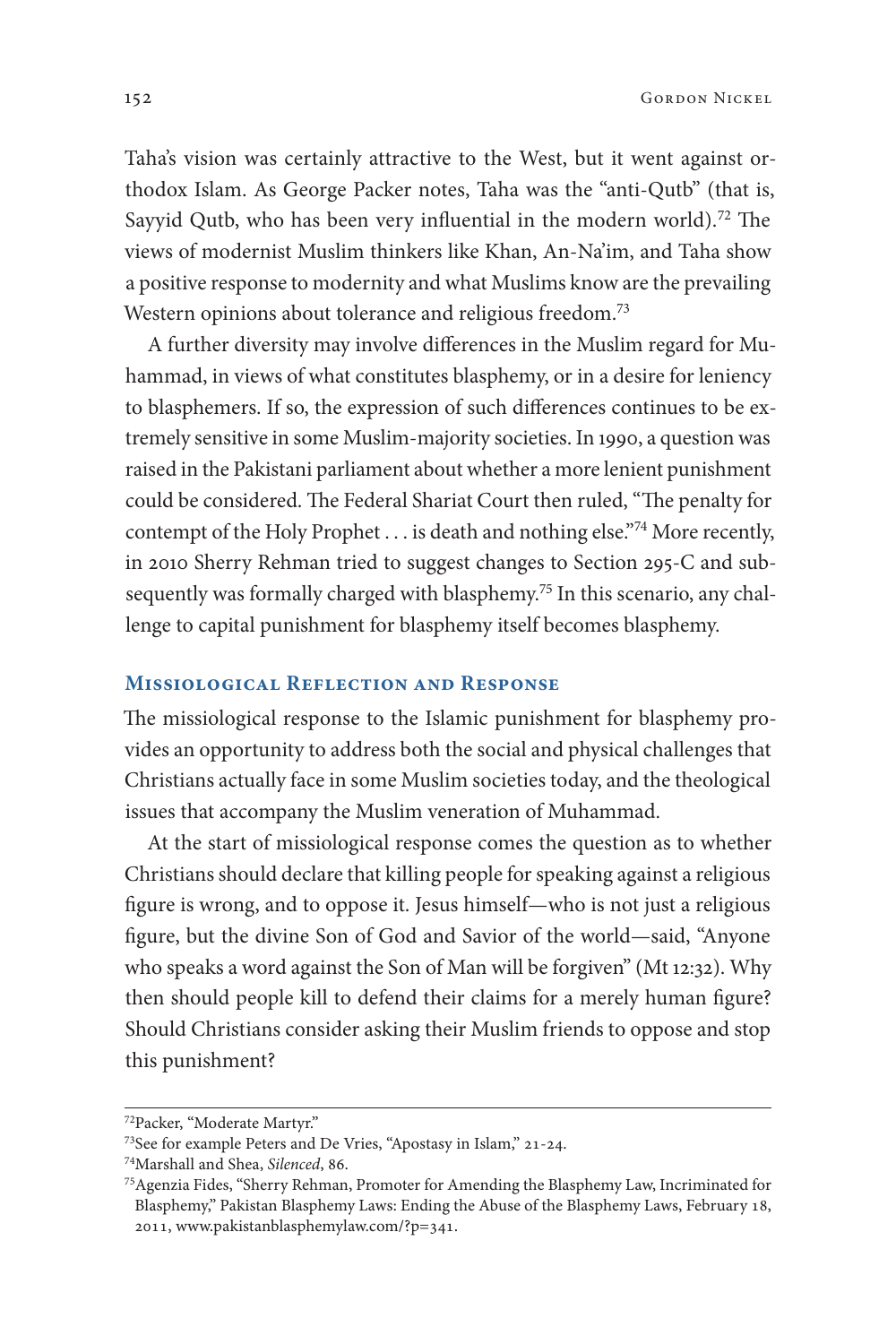The second step would be to try to bring some precision to the terms in which Muslims describe blasphemy and to state clearly whether we accept those terms. Without this clarification, all is confusion. The concept of blasphemy often found in the Muslim legal sources is basically a denial of any of the essential dogmas of Islam,<sup>76</sup> following the meaning of *kafara* and *kadhdhaba* noted earlier. This includes—and arguably mainly concerns— Muslim truth claims for Muhammad. Missiologically speaking, for Christians this is exactly the point. Are Muslim claims for Muhammad and the Qur'an true? If, on the basis of the criteria of the gospel, Christians judge Islamic claims not to be true, how could this be called blasphemy? This means that the present terms of the discussion are themselves fundamentally unhelpful and need to be reformulated. Do non-Muslims really have no right to question the full range of Muslim truth claims for Muhammad? Do Muslims have no right to question these claims? If they have a right, should non-Muslims consider defending their right?

The challenges that Christians face in Pakistan because of Section 295-C are not the same as the challenges facing Christians in other Muslim societies. The Muslim world is diverse. However, missiological response needs to treat the particular diversities. What is the appropriate counsel to Christians in Pakistan when their biblical confessions of the glory and authority of the Lord Jesus seem to some Muslims to imply disrespect for the messenger of Islam? When Christians disagree with the glorifcation of Muhammad over all other humans? When they say that the life of Jesus in the Gospels is the model for human behavior, not the story of Muhammad? That Jesus is Lord, not another? What is the appropriate advice for Christians who are accused of blasphemy when they confess the divine Sonship of Jesus, and at the same time and in the same societies are accused of blasphemy for not affirming the full range of Muslim truth claims for Muhammad?

Section 295-C of the Pakistani Penal Code says, "by words, either spoken or written, or by visible representation, or by any imputation, innuendo, or insinuation, directly or indirectly." Is it possible that Christians in Muslimmajority societies, declaring their biblical confessions about Jesus, could be judged to "impute" or "insinuate" words about Muhammad?

<sup>&</sup>lt;sup>76</sup>See Peters and De Vries, "Apostasy in Islam," 2-4.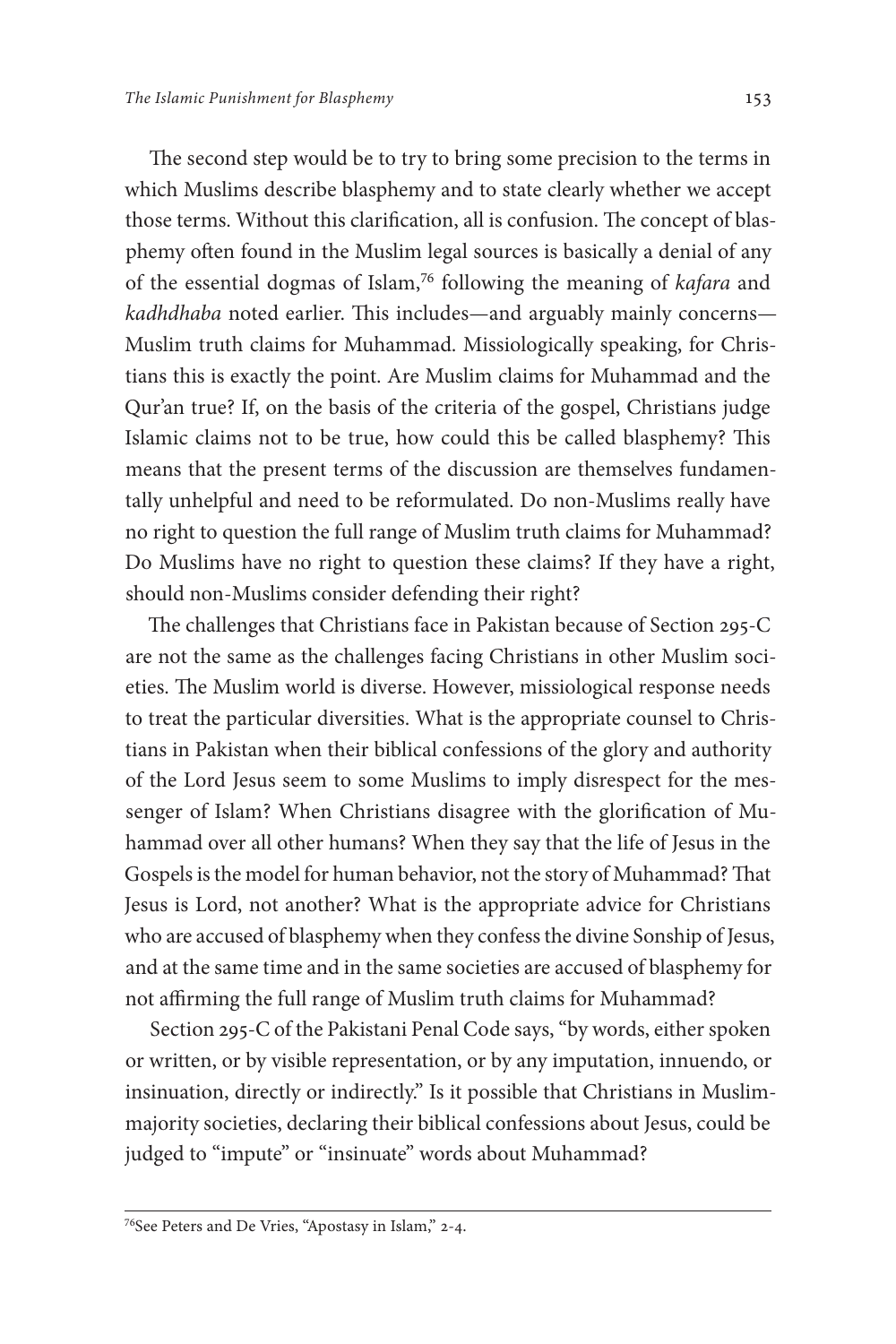What kind of missiological leadership does the church in the majority world need to help her respond biblically and faithfully to the challenges of Islam *as the church experiences Islam in her own diverse contexts*? Does it help the global church for North American Christians to say, "Such and such in our view is not the true Islam, so we needn't concern ourselves with that"? "Such and such an expression smacks of stereotyping Muslims, therefore we need to keep away from that"? The whole point of recognizing diversity should be to address the particular expressions of Islam that the church actually faces in her diverse contexts. Is it possible that the Western cultures in which many of us live have infuenced us to the point that we hesitate to deal with questions that large sections of the global church face—never mind to boldly lead out in missiological response?

Happily, a number of Christians with a good knowledge of Islam and experience in Muslim societies have ventured to respond to the Muslim veneration of Muhammad in various ways. Constance Padwick, in her wonderful study *Muslim Devotions*, wrote that fully one-third of all the expressions she discovered in her survey of prayer manuals relate to the *taṣliya* that is, the Muslim "prayer upon" the messenger of Islam commanded in Sura 33:56. In contexts of concentrated Muhammad veneration, this *taṣliya* can be heard from Muslims throughout the day and seen written in Arabic on front-room walls and roadside signs. Padwick advised the church in Muslim contexts to keep this in mind and to develop its own collective expressions of praise to the Lord Jesus.

Kenneth Cragg considered Muhammad veneration in a chapter of his book *Muhammad and the Christian*, at the end of which he asks,

How should the Christian relate in both thought and community to this Muslim "possession" of and by Muḥammad in the soul? The question is the *most searching of all those we have to face*. There must be careful note of the fact that Islam, even in spite of itself, fnds place for categories of relationship between divine ends and human means, between the eternal and the historical, unlike and yet akin to those that are at the heart of Christian experience in Jesus as the Christ.

<sup>&</sup>lt;sup>77</sup>Padwick, *Muslim Devotions*, 152.

 $^{78}$ Ibid., 165-66.

<sup>79</sup>Kenneth Cragg, *Muhammad and the Christian: A Question of Response* (Maryknoll, NY: Orbis, 1984), 65, emphasis mine.